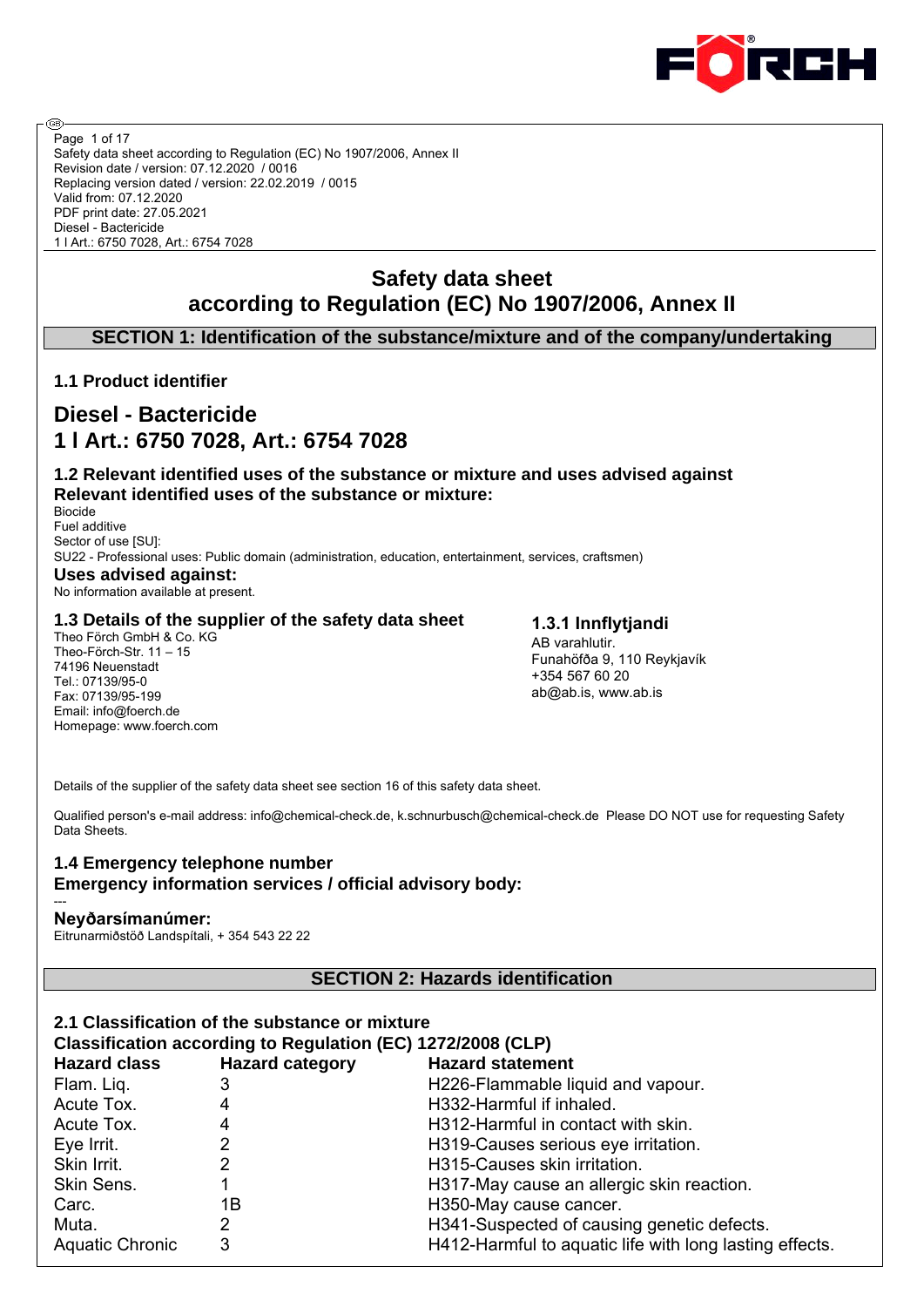

Page 2 of 17

അ

Safety data sheet according to Regulation (EC) No 1907/2006, Annex II Revision date / version: 07.12.2020 / 0016 Replacing version dated / version: 22.02.2019 / 0015 Valid from: 07.12.2020 PDF print date: 27.05.2021 Diesel - Bactericide 1 l Art.: 6750 7028, Art.: 6754 7028

# **2.2 Label elements Labeling according to Regulation (EC) 1272/2008 (CLP)**



**Danger** 

H226-Flammable liquid and vapour. H332-Harmful if inhaled. H312-Harmful in contact with skin. H319-Causes serious eye irritation. H315- Causes skin irritation. H350-May cause cancer. H341-Suspected of causing genetic defects. H412-Harmful to aquatic life with long lasting effects.

P201-Obtain special instructions before use. P210-Keep away from heat, hot surfaces, sparks, open flames and other ignition sources. No smoking. P261-Avoid breathing vapours or spray. P273-Avoid release to the environment. P280-Wear protective gloves / protective clothing / eye protection / face protection.

P308+P313-IF exposed or concerned: Get medical advice / attention.

Restricted to professional users. Xylene 3,3'-Methylenebis[5-methyloxazolidine]

#### **2.3 Other hazards**

The mixture does not contain any vPvB substance (vPvB = very persistent, very bioaccumulative) or is not included under XIII of the regulation (EC) 1907/2006 (< 0,1 %). The mixture does not contain any PBT substance (PBT = persistent, bioaccumulative, toxic) or is not included under XIII of the regulation (EC) 1907/2006 (< 0,1 %).

Hydrocarbons can be harmful to water.

## **SECTION 3: Composition/information on ingredients**

## **3.1 Substances**

# n.a. **3.2 Mixtures**

| <b>Xylene</b>                                                          | Substance for which an EU exposure limit value applies. |
|------------------------------------------------------------------------|---------------------------------------------------------|
| <b>Registration number (REACH)</b>                                     | $---$                                                   |
| Index                                                                  | 601-022-00-9                                            |
| EINECS, ELINCS, NLP, REACH-IT List-No.                                 | 215-535-7                                               |
| <b>CAS</b>                                                             | 1330-20-7                                               |
| content %                                                              | 80-100                                                  |
| Classification according to Regulation (EC) 1272/2008 (CLP), M-factors | Flam. Lig. 3, H226                                      |
|                                                                        | Acute Tox. 4, H332                                      |
|                                                                        | Acute Tox. 4. H312                                      |
|                                                                        | Skin Irrit. 2, H315                                     |

| Propan-2-ol                                                            |                    |
|------------------------------------------------------------------------|--------------------|
| <b>Registration number (REACH)</b>                                     | $- - -$            |
| Index                                                                  | 603-117-00-0       |
| EINECS, ELINCS, NLP, REACH-IT List-No.                                 | 200-661-7          |
| <b>CAS</b>                                                             | 67-63-0            |
| content %                                                              | $1 - 5$            |
| Classification according to Regulation (EC) 1272/2008 (CLP), M-factors | Flam. Lig. 2, H225 |
|                                                                        | Eye Irrit. 2, H319 |
|                                                                        | STOT SE 3, H336    |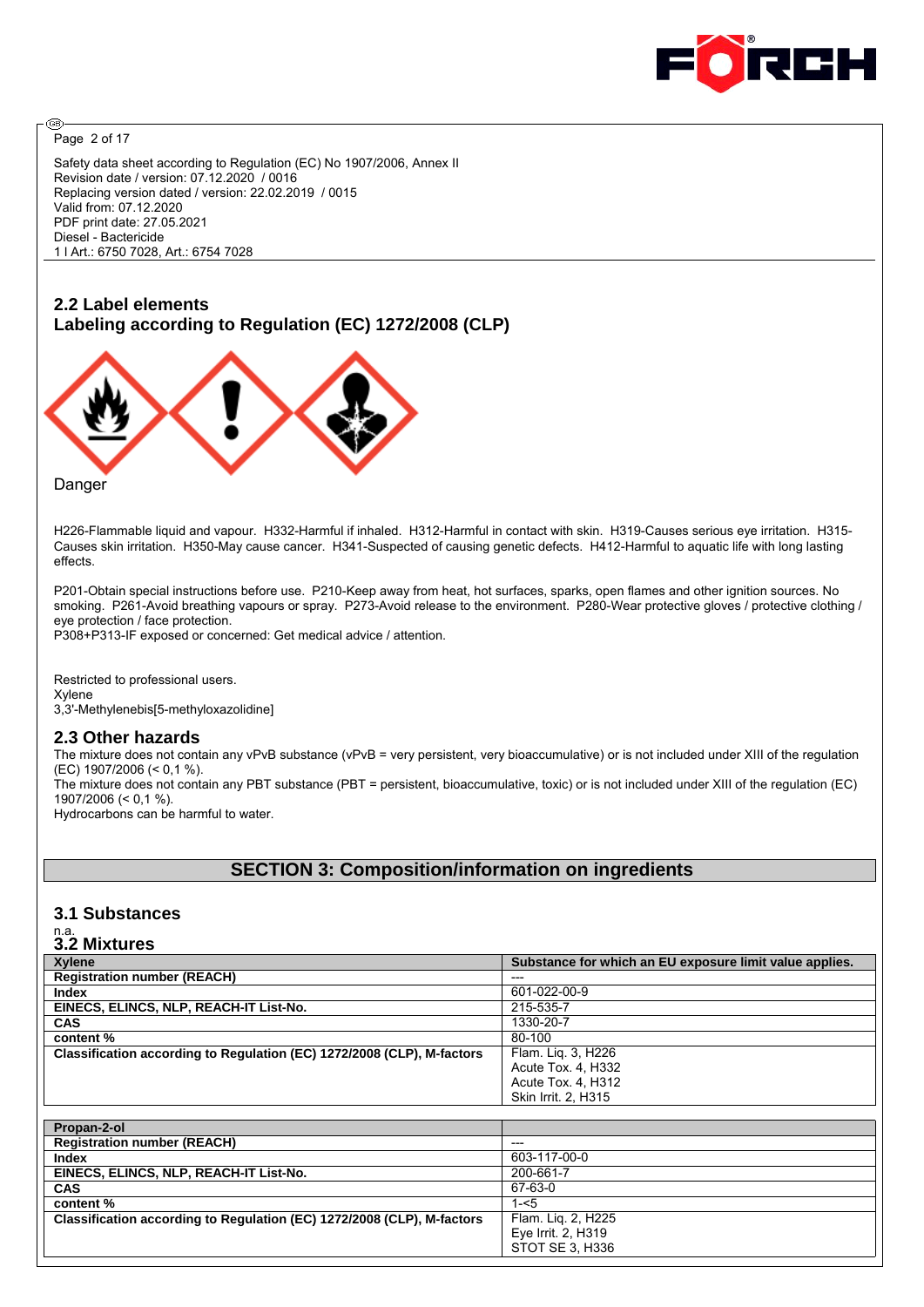

Safety data sheet according to Regulation (EC) No 1907/2006, Annex II Revision date / version: 07.12.2020 / 0016 Replacing version dated / version: 22.02.2019 / 0015 Valid from: 07.12.2020 PDF print date: 27.05.2021 Diesel - Bactericide 1 l Art.: 6750 7028, Art.: 6754 7028 Page 3 of 17

| ---                                                         |
|-------------------------------------------------------------|
| 612-290-00-1                                                |
| 266-235-8                                                   |
| 66204-44-2                                                  |
| 2,76                                                        |
| Acute Tox. 4, H302                                          |
| Acute Tox. 4, H332                                          |
| Eye Dam. 1, H318                                            |
| Carc. 1B. H350                                              |
| Muta, 2, H341                                               |
| Acute Tox. 3, H311                                          |
| STOT RE 2, H373 (respiratory tract, gastrointestinal tract) |
| Skin Sens. 1A, H317                                         |
| Aquatic Chronic 2, H411                                     |
| Skin Corr. 1B. H314                                         |
|                                                             |

For the text of the H-phrases and classification codes (GHS/CLP), see Section 16.

The substances named in this section are given with their actual, appropriate classification!

For substances that are listed in appendix VI, table 3.1 of the regulation (EC) no. 1272/2008 (CLP regulation) this means that all notes that may be given here for the named classification have been taken into account.

## **SECTION 4: First aid measures**

## **4.1 Description of first aid measures**

First-aiders should ensure they are protected!

Never pour anything into the mouth of an unconscious person!

#### **Inhalation**

ම

Remove person from danger area.

Supply person with fresh air and consult doctor according to symptoms.

If the person is unconscious, place in a stable side position and consult a doctor.

Respiratory arrest - Artificial respiration apparatus necessary.

#### **Skin contact**

Remove polluted, soaked clothing immediately, wash thoroughly with plenty of water and soap, in case of irritation of the skin (flare), consult a doctor.

#### **Eye contact**

Remove contact lenses. Wash thoroughly for several minutes using copious water. Seek medical help if necessary. Keep Data Sheet available.

#### **Ingestion**

Rinse the mouth thoroughly with water. Do not feed fats, oils or milk. Do not induce vomiting - give copious water to drink. Consult doctor immediately. Danger of aspiration. In case of vomiting, keep head low so that the stomach content does not reach the lungs.

**4.2 Most important symptoms and effects, both acute and delayed**

#### If applicable delayed symptoms and effects can be found in section 11 and the absorption route in section 4.1.

The following may occur: Irritation of the eyes Skin contact: Product removes fat. Dermatitis (skin inflammation) Skin resorption Inhalation: Oedema of the lungs Ingestion: Gastrointestinal disturbances Nausea Vomiting Danger of aspiration. Lung damage After resorption: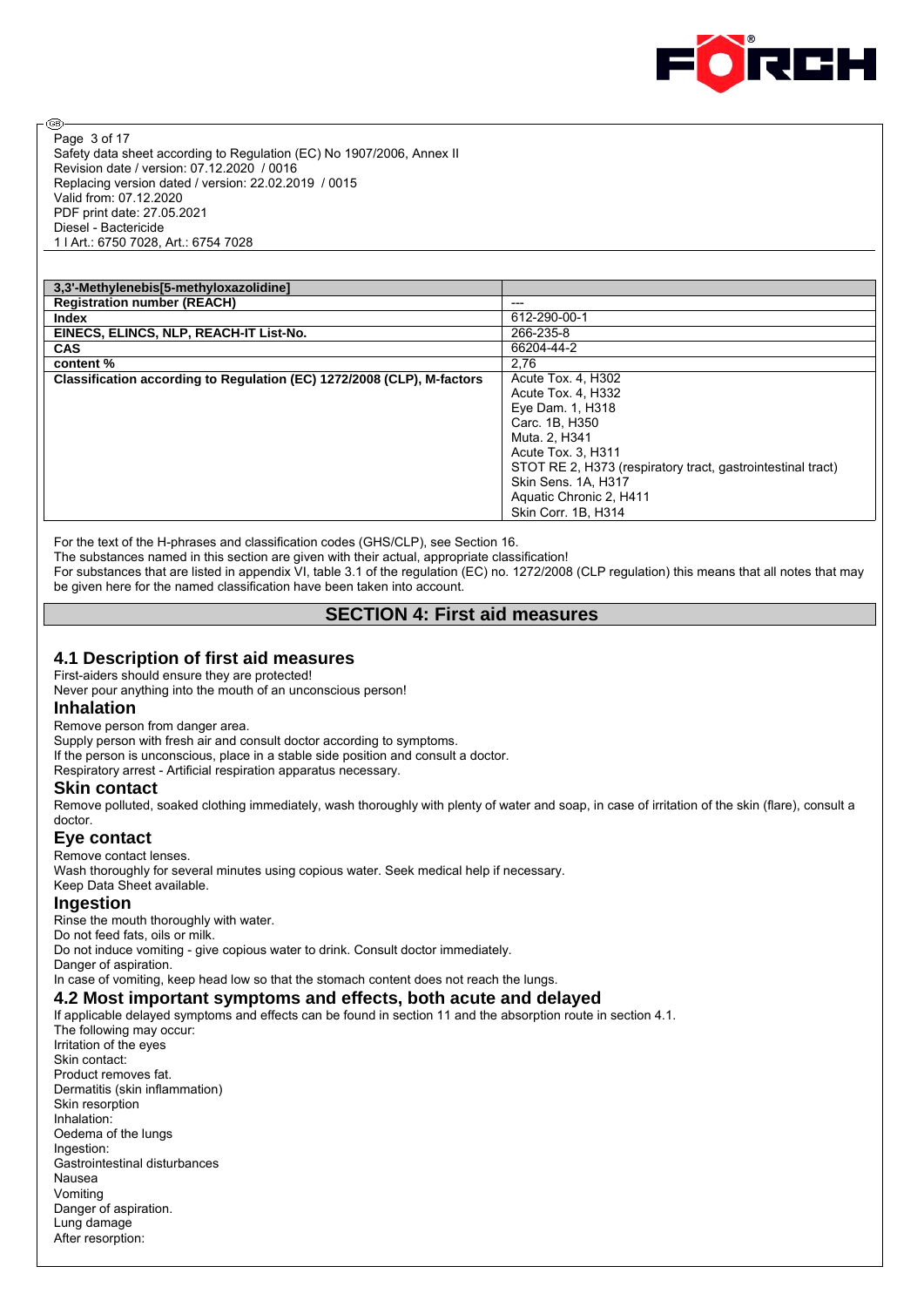

Safety data sheet according to Regulation (EC) No 1907/2006, Annex II Revision date / version: 07.12.2020 / 0016 Replacing version dated / version: 22.02.2019 / 0015 Valid from: 07.12.2020 PDF print date: 27.05.2021 Diesel - Bactericide 1 l Art.: 6750 7028, Art.: 6754 7028 Page 4 of 17

Headaches Fatigue Dizziness Euphoria Cramps Narcotic effect. Liver and kidney damage Effects/damages the central nervous system In certain cases, the symptoms of poisoning may only appear after an extended period / after several hours.

#### **4.3 Indication of any immediate medical attention and special treatment needed** Ingestion:

Activated carbon

@

# **SECTION 5: Firefighting measures**

#### **5.1 Extinguishing media Suitable extinguishing media** Foam Extinction powder C<sub>O2</sub> **Unsuitable extinguishing media** High volume water jet **5.2 Special hazards arising from the substance or mixture** In case of fire the following can develop: Oxides of carbon Oxides of nitrogen Toxic gases Explosive vapour/air or gas/air mixtures. Dangerous vapours heavier than air. In case of spreading near the ground, flashback to distance sources of ignition is possible. **5.3 Advice for firefighters** In case of fire and/or explosion do not breathe fumes. Protective respirator with independent air supply. According to size of fire Full protection, if necessary. Cool container at risk with water. Dispose of contaminated extinction water according to official regulations. **SECTION 6: Accidental release measures**

#### **6.1 Personal precautions, protective equipment and emergency procedures**

Remove possible causes of ignition - do not smoke. Ensure sufficient supply of air. Avoid inhalation, and contact with eyes or skin.

# If applicable, caution - risk of slipping.

**6.2 Environmental precautions**

If leakage occurs, dam up. Resolve leaks if this possible without risk.

Prevent surface and ground-water infiltration, as well as ground penetration.

Prevent from entering drainage system.

If accidental entry into drainage system occurs, inform responsible authorities.

Danger of explosion.

# **6.3 Methods and material for containment and cleaning up**

Soak up with absorbent material (e.g. universal binding agent) and dispose of according to Section 13. Use no flammable substances.

Fill the absorbed material into lockable containers.

## **6.4 Reference to other sections**

For personal protective equipment see Section 8 and for disposal instructions see Section 13.

**SECTION 7: Handling and storage**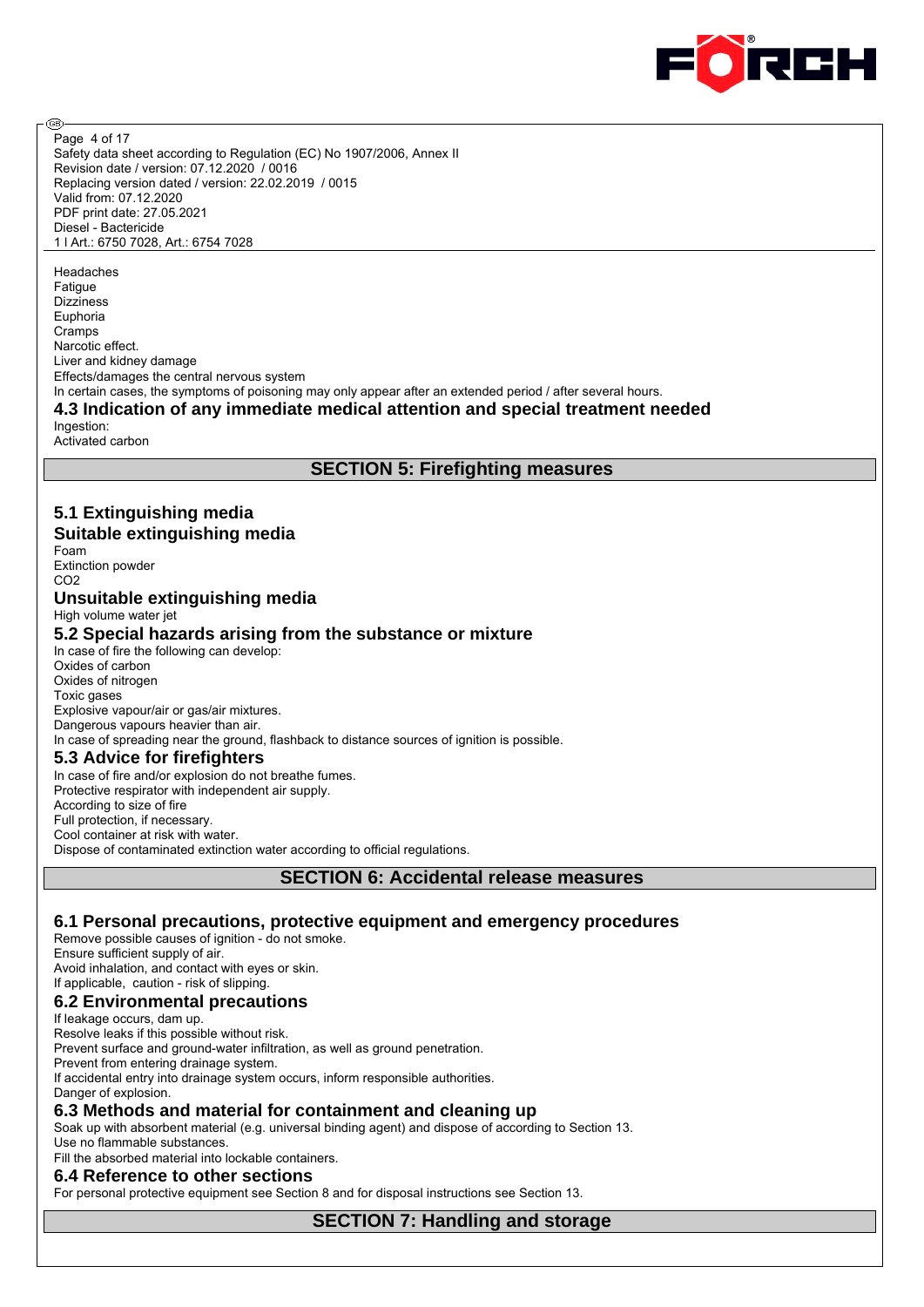

ම Page 5 of 17 Safety data sheet according to Regulation (EC) No 1907/2006, Annex II Revision date / version: 07.12.2020 / 0016 Replacing version dated / version: 22.02.2019 / 0015 Valid from: 07.12.2020 PDF print date: 27.05.2021 Diesel - Bactericide 1 l Art.: 6750 7028, Art.: 6754 7028

In addition to information given in this section, relevant information can also be found in section 8 and 6.1. **7.1 Precautions for safe handling**

**7.1.1 General recommendations** Avoid inhalation of the vapours. Ensure good ventilation. If applicable, suction measures at the workstation or on the processing machine necessary. Keep away from sources of ignition - Do not smoke. Take precautions against electrostatic charges. Avoid contact with eyes or skin. Eating, drinking, smoking, as well as food-storage, is prohibited in work-room. Observe directions on label and instructions for use. Use working methods according to operating instructions.

#### **7.1.2 Notes on general hygiene measures at the workplace**

General hygiene measures for the handling of chemicals are applicable.

Wash hands before breaks and at end of work.

Keep away from food, drink and animal feedingstuffs.

Remove contaminated clothing and protective equipment before entering areas in which food is consumed.

#### **7.2 Conditions for safe storage, including any incompatibilities**

Keep locked away. Keep out of access to unauthorised individuals. Not to be stored in gangways or stair wells. Store product closed and only in original packing. Do not store with flammable or self-igniting materials. Solvent resistant floor Observe special storage conditions. Store in a well ventilated place. Protect from direct sunlight and warming. Unsuitable container: Various plastics Rubber Light metals **7.3 Specific end use(s)** No information available at present.

# **SECTION 8: Exposure controls/personal protection**

# **8.1 Control parameters**

| ⊛<br><b>Chemical Name</b>                                     | Xylene                   |                                                                                                                                                                                                                                                                                                                                                                                                                                                                                                                                                                                                                                                                      | Content %:80-<br>100 |
|---------------------------------------------------------------|--------------------------|----------------------------------------------------------------------------------------------------------------------------------------------------------------------------------------------------------------------------------------------------------------------------------------------------------------------------------------------------------------------------------------------------------------------------------------------------------------------------------------------------------------------------------------------------------------------------------------------------------------------------------------------------------------------|----------------------|
| WEL-TWA: 220 mg/m3 (50 ppm) (WEL), 50 ppm<br>(221 mg/m3) (EU) |                          | WEL-STEL: 100 ppm (441 mg/m3 (WEL), 100 ppm<br>$(442 \text{ mg/m3})$ (EU)                                                                                                                                                                                                                                                                                                                                                                                                                                                                                                                                                                                            | ---                  |
| Monitoring procedures:<br>, p- or mixed isomers) (BMGV)       | $\overline{\phantom{a}}$ | Draeger - Xylene 10/a (67 33 161)<br>Compur - KITA-143 SA (550 325)<br>Compur - KITA-143 SB (505 998)<br>INSHT MTA/MA-030/A92 (Determination of aromatic hydrocarbons (benzene, toluene,<br>ethylbenzene, p-xylene, 1,2,4-trimethylbenzene) in air - Charcoal tube method / Gas<br>chromatography) - 1992 - EU project BC/CEN/ENTR/000/2002-16 card 47-1 (2004)<br>NIOSH 1501 (HYDROCARBONS, AROMATIC) - 2003<br>NIOSH 2549 (VOLATILE ORGANIC COMPOUNDS (SCREENING)) - 1996<br>OSHA 1002 (Xylenes (o-, m-, p-isomers) Ethylbenzene) - 1999<br>BMGV: 650 mmol methyl hippuric acid/mol creatinine in urine, post shift (Xylene, o-, m-<br>Other information: Sk (WEL) |                      |
| 1®<br><b>Chemical Name</b>                                    | Propan-2-ol              |                                                                                                                                                                                                                                                                                                                                                                                                                                                                                                                                                                                                                                                                      | Content %:1-<5       |
| WEL-TWA: 400 ppm (999 mg/m3)                                  |                          | WEL-STEL: 500 ppm (1250 mg/m3)                                                                                                                                                                                                                                                                                                                                                                                                                                                                                                                                                                                                                                       | ---                  |
| Monitoring procedures:                                        |                          | Draeger - Alcohol 25/a i-Propanol (81 01 631)                                                                                                                                                                                                                                                                                                                                                                                                                                                                                                                                                                                                                        |                      |
|                                                               |                          | Compur - KITA-122 SA(C) (549 277)                                                                                                                                                                                                                                                                                                                                                                                                                                                                                                                                                                                                                                    |                      |
|                                                               |                          | Compur - KITA-150 U (550 382)                                                                                                                                                                                                                                                                                                                                                                                                                                                                                                                                                                                                                                        |                      |
|                                                               |                          | DFG (D) (Loesungsmittelgemische), DFG (E) (Solvent mixtures 6) - 2013, 2002 - EU<br>project BC/CEN/ENTR/000/2002-16 card 66-3 (2004)                                                                                                                                                                                                                                                                                                                                                                                                                                                                                                                                 |                      |
|                                                               |                          | NIOSH 1400 (ALCOHOLS I) - 1994                                                                                                                                                                                                                                                                                                                                                                                                                                                                                                                                                                                                                                       |                      |
|                                                               | $\overline{\phantom{a}}$ | NIOSH 2549 (VOLATILE ORGANIC COMPOUNDS (SCREENING)) - 1996                                                                                                                                                                                                                                                                                                                                                                                                                                                                                                                                                                                                           |                      |
|                                                               |                          | Draeger - Alcohol 100/a (CH 29 701)                                                                                                                                                                                                                                                                                                                                                                                                                                                                                                                                                                                                                                  |                      |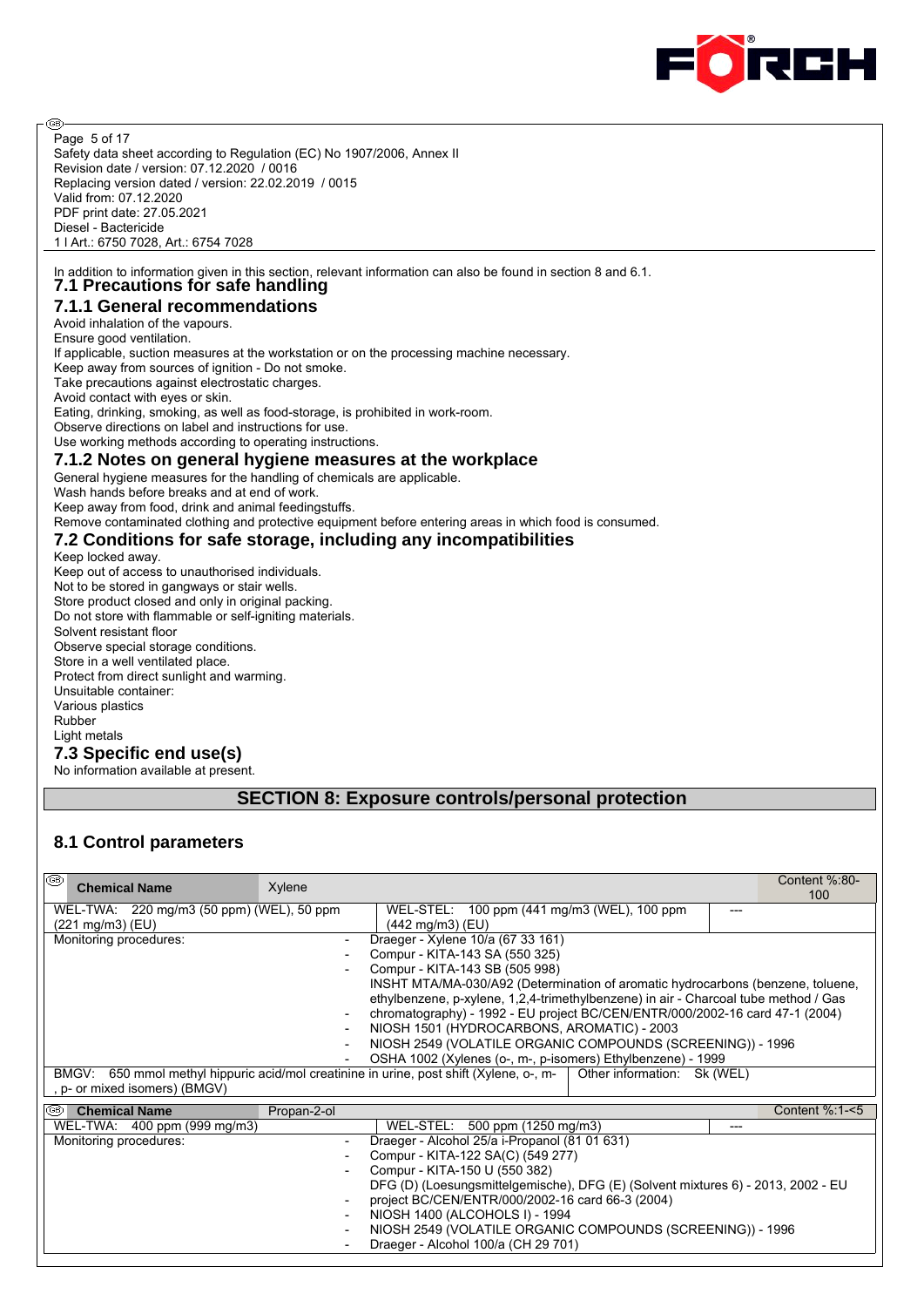

Safety data sheet according to Regulation (EC) No 1907/2006, Annex II Revision date / version: 07.12.2020 / 0016 Replacing version dated / version: 22.02.2019 / 0015 Valid from: 07.12.2020 PDF print date: 27.05.2021 Diesel - Bactericide 1 l Art.: 6750 7028, Art.: 6754 7028 Page 6 of 17

⊛

BMGV: --- **Other information: ---** Other information: ---

| <b>Xylene</b>       |                                                         |                                 |                   |       |                 |             |
|---------------------|---------------------------------------------------------|---------------------------------|-------------------|-------|-----------------|-------------|
| Area of application | <b>Exposure route /</b><br>Environmental<br>compartment | <b>Effect on health</b>         | <b>Descriptor</b> | Value | <b>Unit</b>     | <b>Note</b> |
|                     | Environment - freshwater                                |                                 | <b>PNEC</b>       | 0,327 | mg/l            |             |
|                     | Environment - sediment,<br>freshwater                   |                                 | <b>PNEC</b>       | 12,46 | mg/kg           |             |
|                     | Environment - soil                                      |                                 | <b>PNEC</b>       | 2,31  | mg/kg           |             |
|                     | Environment - marine                                    |                                 | <b>PNEC</b>       | 0,327 | mg/l            |             |
|                     | Environment - sediment.<br>marine                       |                                 | <b>PNEC</b>       | 12,46 | mg/kg           |             |
|                     | Environment - sewage<br>treatment plant                 |                                 | <b>PNEC</b>       | 6,58  | mg/l            |             |
| Consumer            | Human - inhalation                                      | Short term, local<br>effects    | <b>DNEL</b>       | 174   | mg/m3           |             |
| Consumer            | Human - inhalation                                      | Short term, systemic<br>effects | <b>DNEL</b>       | 174   | mg/m3           |             |
| Consumer            | Human - dermal                                          | Long term, systemic<br>effects  | <b>DNEL</b>       | 108   | mg/kg<br>bw/day |             |
| Consumer            | Human - inhalation                                      | Long term, systemic<br>effects  | <b>DNEL</b>       | 14,8  | mg/m3           |             |
| Workers / employees | Human - inhalation                                      | Short term, local<br>effects    | <b>DNEL</b>       | 289   | mg/m3           |             |
| Workers / employees | Human - inhalation                                      | Short term, systemic<br>effects | <b>DNEL</b>       | 289   | mg/m3           |             |
| Workers / employees | Human - inhalation                                      | Long term, systemic<br>effects  | <b>DNEL</b>       | 77    | mg/m3           |             |
| Workers / employees | Human - dermal                                          | Long term, systemic<br>effects  | <b>DNEL</b>       | 180   | mg/kg           |             |

| Propan-2-ol         |                                                                |                                |                   |       |                 |             |
|---------------------|----------------------------------------------------------------|--------------------------------|-------------------|-------|-----------------|-------------|
| Area of application | <b>Exposure route /</b><br><b>Environmental</b><br>compartment | <b>Effect on health</b>        | <b>Descriptor</b> | Value | <b>Unit</b>     | <b>Note</b> |
|                     | Environment - freshwater                                       |                                | <b>PNEC</b>       | 140,9 | mg/l            |             |
|                     | Environment - marine                                           |                                | <b>PNEC</b>       | 140,9 | mg/l            |             |
|                     | Environment - sediment,<br>freshwater                          |                                | <b>PNEC</b>       | 552   | mg/kg dw        |             |
|                     | Environment - sediment,<br>marine                              |                                | PNEC              | 552   | mg/kg dw        |             |
|                     | Environment - soil                                             |                                | <b>PNEC</b>       | 28    | mg/kg dw        |             |
|                     | Environment - sewage<br>treatment plant                        |                                | <b>PNEC</b>       | 2251  | mg/l            |             |
|                     | Environment - water,<br>sporadic (intermittent)<br>release     |                                | <b>PNEC</b>       | 140,9 | mg/l            |             |
|                     | Environment - oral (animal<br>feed)                            |                                | <b>PNEC</b>       | 160   | mg/kg feed      |             |
| Consumer            | Human - dermal                                                 | Long term, systemic<br>effects | <b>DNEL</b>       | 319   | mg/kg<br>bw/day |             |
| Consumer            | Human - inhalation                                             | Long term, systemic<br>effects | <b>DNEL</b>       | 89    | mg/m3           |             |
| Consumer            | Human - oral                                                   | Long term, systemic<br>effects | <b>DNEL</b>       | 26    | mg/kg<br>bw/day |             |
| Workers / employees | Human - dermal                                                 | Long term, systemic<br>effects | <b>DNEL</b>       | 888   | mg/kg<br>bw/day |             |
| Workers / employees | Human - inhalation                                             | Long term, systemic<br>effects | <b>DNEL</b>       | 500   | mg/m3           |             |

 WEL-TWA = Workplace Exposure Limit - Long-term exposure limit (8-hour TWA (= time weighted average) reference period) EH40. AGW = "Arbeitsplatzgrenzwert" (workplace limit value, Germany).

(8) = Inhalable fraction (Directive 2017/164/EU, Directive 2004/37/CE). (9) = Respirable fraction (Directive 2017/164/EU, Directive 2004/37/CE).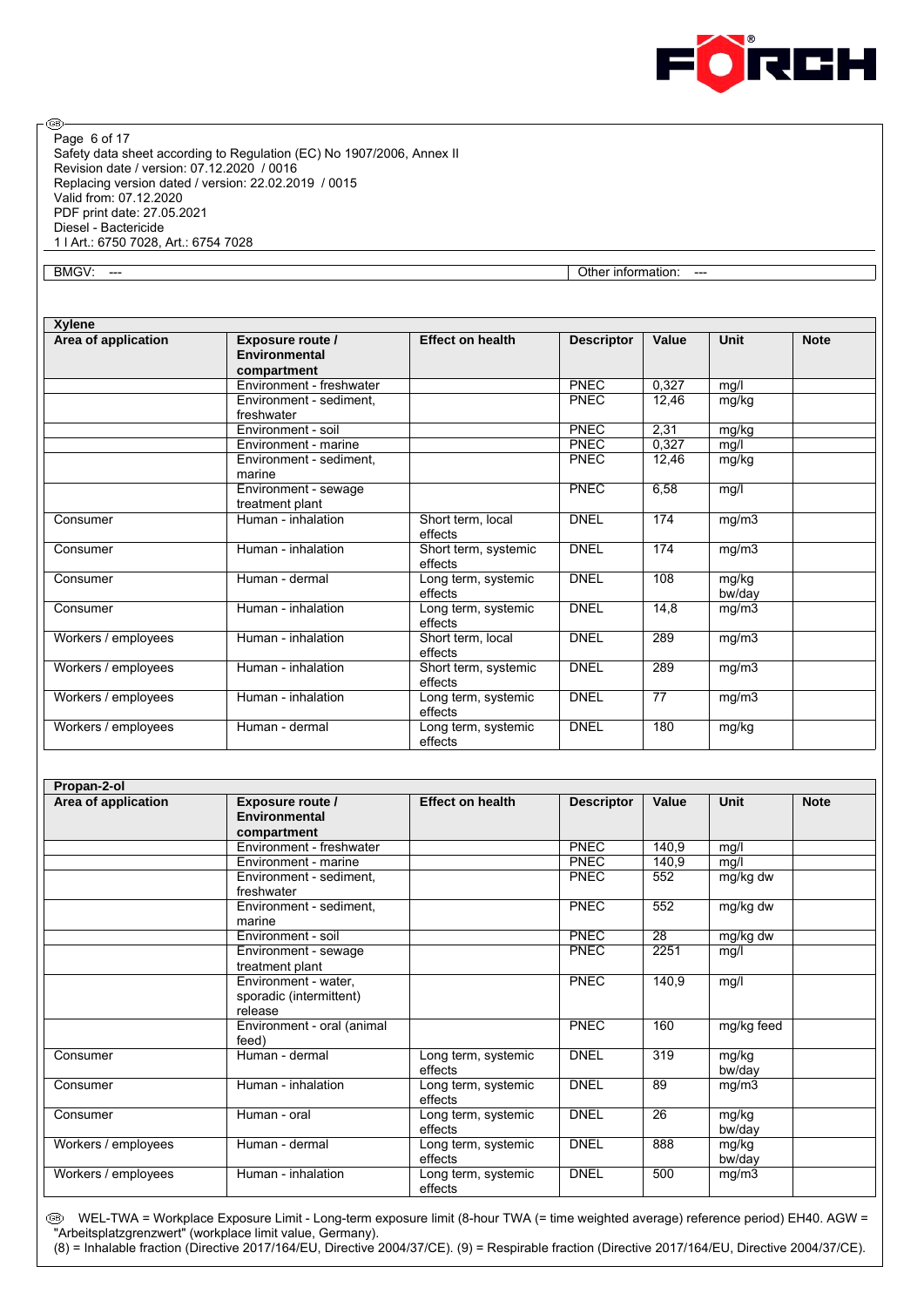

@ Page 7 of 17 Safety data sheet according to Regulation (EC) No 1907/2006, Annex II Revision date / version: 07.12.2020 / 0016 Replacing version dated / version: 22.02.2019 / 0015 Valid from: 07.12.2020 PDF print date: 27.05.2021 Diesel - Bactericide 1 l Art.: 6750 7028, Art.: 6754 7028

(11) = Inhalable fraction (Directive 2004/37/CE). (12) = Inhalable fraction. Respirable fraction in those Member States that implement, on the date of the entry into force of this Directive, a biomonitoring system with a biological limit value not exceeding 0,002 mg Cd/g creatinine in urine (Directive 2004/37/CE). | WEL-STEL = Workplace Exposure Limit - Short-term exposure limit (15-minute reference period).

(8) = Inhalable fraction (2017/164/EU, 2017/2398/EU). (9) = Respirable fraction (2017/164/EU, 2017/2398/EU). (10) = Short-term exposure limit value in relation to a reference period of 1 minute (2017/164/EU). | BMGV = Biological monitoring guidance value EH40. BGW = "Biologischer Grenzwert" (biological limit value, Germany) | Other information: Sen = Capable of causing occupational asthma. Sk = Can be absorbed through skin. Carc = Capable of causing cancer and/or heritable genetic damage.

\*\* = The exposure limit for this substance is repealed through the TRGS 900 (Germany) of January 2006 with the goal of revision. (13) = The substance can cause sensitisation of the skin and of the respiratory tract (Directive 2004/37/CE), (14) = The substance can cause sensitisation of the skin (Directive 2004/37/CE).

# **8.2 Exposure controls**

# **8.2.1 Appropriate engineering controls**

Ensure good ventilation. This can be achieved by local suction or general air extraction.

If this is insufficient to maintain the concentration under the WEL or AGW values, suitable breathing protection should be worn.

Applies only if maximum permissible exposure values are listed here.

Suitable assessment methods for reviewing the effectiveness of protection measures adopted include metrological and non-metrological investigative techniques.

These are specified by e.g. EN 14042.

EN 14042 "Workplace atmospheres. Guide for the application and use of procedures for the assessment of exposure to chemical and biological agents".

#### **8.2.2 Individual protection measures, such as personal protective equipment**

General hygiene measures for the handling of chemicals are applicable.

Wash hands before breaks and at end of work.

Keep away from food, drink and animal feedingstuffs.

Remove contaminated clothing and protective equipment before entering areas in which food is consumed.

Eye/face protection: Tight fitting protective goggles with side protection (EN 166).

Skin protection - Hand protection: Solvent resistant protective gloves (EN 374). Recommended Protective nitrile gloves (EN 374). Protective Viton® / fluoroelastomer gloves (EN 374). Minimum layer thickness in mm:  $0.4 - 0.5$ Permeation time (penetration time) in minutes:  $>= 240 - = 480$ Protective hand cream recommended. Unsuitable material: Rubber gloves (EN 374). Leather gloves. Protective Neoprene® / polychloroprene gloves (EN 374). Protective PVC gloves (EN 374).

Skin protection - Other: Solvent resistant protection clothing (EN 13034) According to operation. Protective working garment, antistatic (EN1149) Low inflammability protective clothing.

Respiratory protection: If OES or MEL is exceeded. Gas mask filter A (EN 14387), code colour brown Observe wearing time limitations for respiratory protection equipment.

Thermal hazards: Not applicable

Additional information on hand protection - No tests have been performed. In the case of mixtures, the selection has been made according to the knowledge available and the information about the contents. Selection of materials derived from glove manufacturer's indications. Final selection of glove material must be made taking the breakthrough times, permeation rates and degradation into account.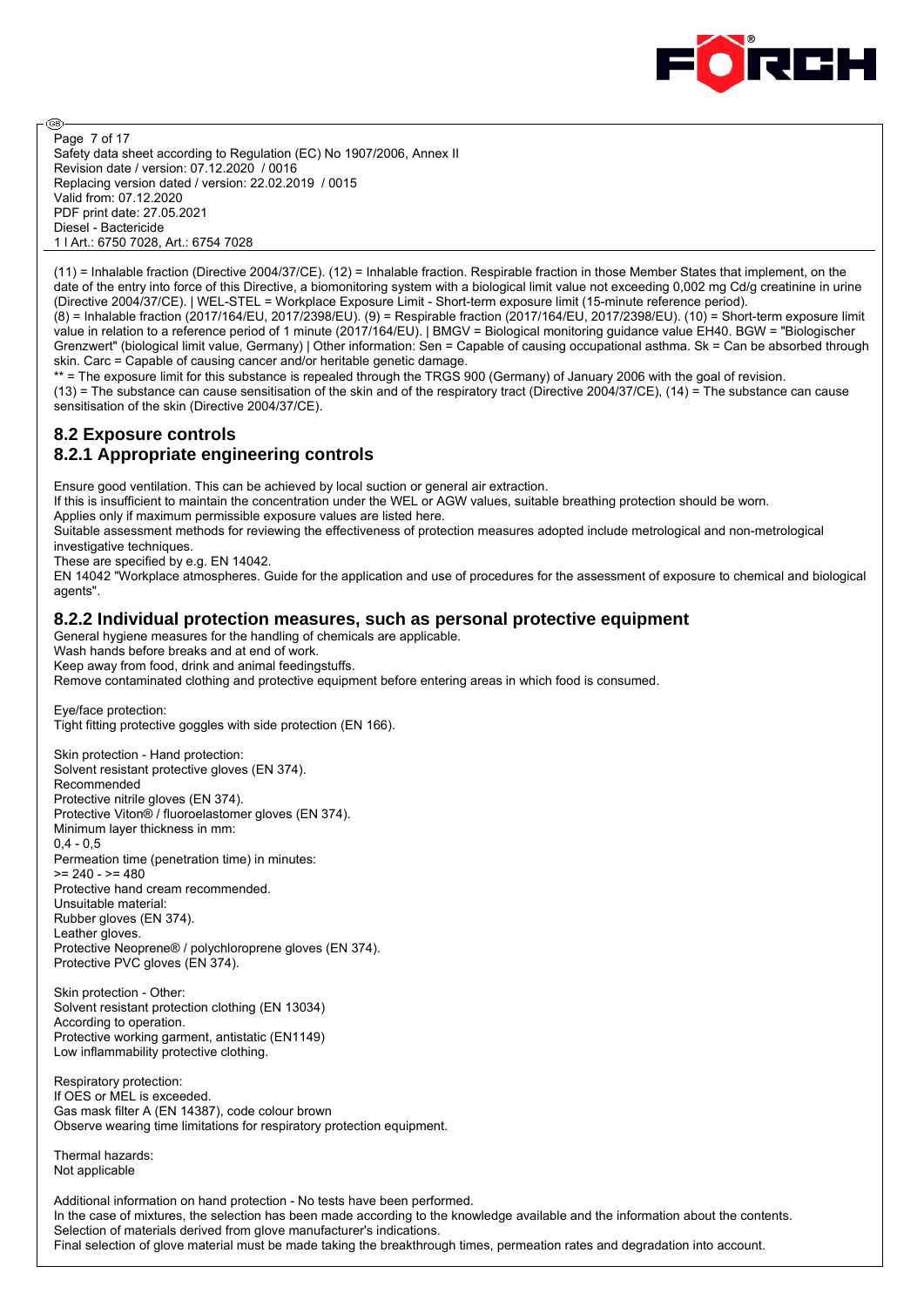

ම Page 8 of 17 Safety data sheet according to Regulation (EC) No 1907/2006, Annex II Revision date / version: 07.12.2020 / 0016 Replacing version dated / version: 22.02.2019 / 0015 Valid from: 07.12.2020 PDF print date: 27.05.2021 Diesel - Bactericide 1 l Art.: 6750 7028, Art.: 6754 7028

Selection of a suitable glove depends not only on the material but also on other quality characteristics and varies from manufacturer to manufacturer.

In the case of mixtures, the resistance of glove materials cannot be predicted and must therefore be tested before use. The exact breakthrough time of the glove material can be requested from the protective glove manufacturer and must be observed.

#### **8.2.3 Environmental exposure controls**

No information available at present.

#### **SECTION 9: Physical and chemical properties**

#### **9.1 Information on basic physical and chemical properties**

Physical state: Liquid Colour: Liquid Colour: Liquid Colour: Liquid Colour: Liquid Colour: Liquid Colour: Liquid Colour: Liquid Colour: Liquid Colour: Liquid Colour: Liquid Colour: Liquid Colour: Liquid Colour: Liquid Colo Odour: Aromatic Control of the Control of the Control of the Control of the Control of the Control of the Control of the Control of the Control of the Control of the Control of the Control of the Control of the Control of Odour threshold: Not determined pH-value: Not determined Melting point/freezing point:<br>
Initial boiling point and boiling range:<br>  $\frac{135-145}{C}$ Initial boiling point and boiling range:<br>
Flash point: 24 °C Flash point: 24 °C<br>
Evaporation rate: 24 °C<br>
24 °C<br>
Not determined Evaporation rate: Flammability (solid, gas): Not determined Lower explosive limit:<br>
Upper explosive limit:<br>
1 Vol-% (Xylene)<br>
7 Vol-% (Xylene) Upper explosive limit:<br>Vapour pressure: Vapour density (air  $= 1$ ): Density: 0.87 g/cm3 (20°C) Bulk density: Not determined<br>Solubility(ies): Not determined<br>Not determined Water solubility: **Insoluble** Partition coefficient (n-octanol/water): 3,12 (References Xylene, Log Pow ) Auto-ignition temperature:  $\sim$ 460 °C (Ignition temperature ) Decomposition temperature:<br>Viscosity: Not determined<br>Viscosity:  $>7$  mm2/s (40°C) Explosive properties:<br>
Oxidising properties:<br>
Oxidising properties:<br>
Not determined Oxidising properties: **9.2 Other information** Miscibility: Not determined

Fat solubility / solvent: Not determined<br>
Conductivity: Not determined<br>
Not determined Surface tension: Solvents content: Not determined

Transparent 10 hPa (20°C, Xylene)<br>Not determined Not determined  $>7$  mm2/s (40 $^{\circ}$ C)

Not determined<br>Not determined

#### **SECTION 10: Stability and reactivity**

#### **10.1 Reactivity**

The product has not been tested. **10.2 Chemical stability** Stable with proper storage and handling. **10.3 Possibility of hazardous reactions** No dangerous reactions are known. **10.4 Conditions to avoid**

#### See also section 7.

Heating, open flame, ignition sources Electrostatic charge

#### **10.5 Incompatible materials**

See also section 7. Avoid contact with strong oxidizing agents. Avoid contact with strong alkalis. Avoid contact with strong acids.

## **10.6 Hazardous decomposition products**

See also section 5.2 No decomposition when used as directed.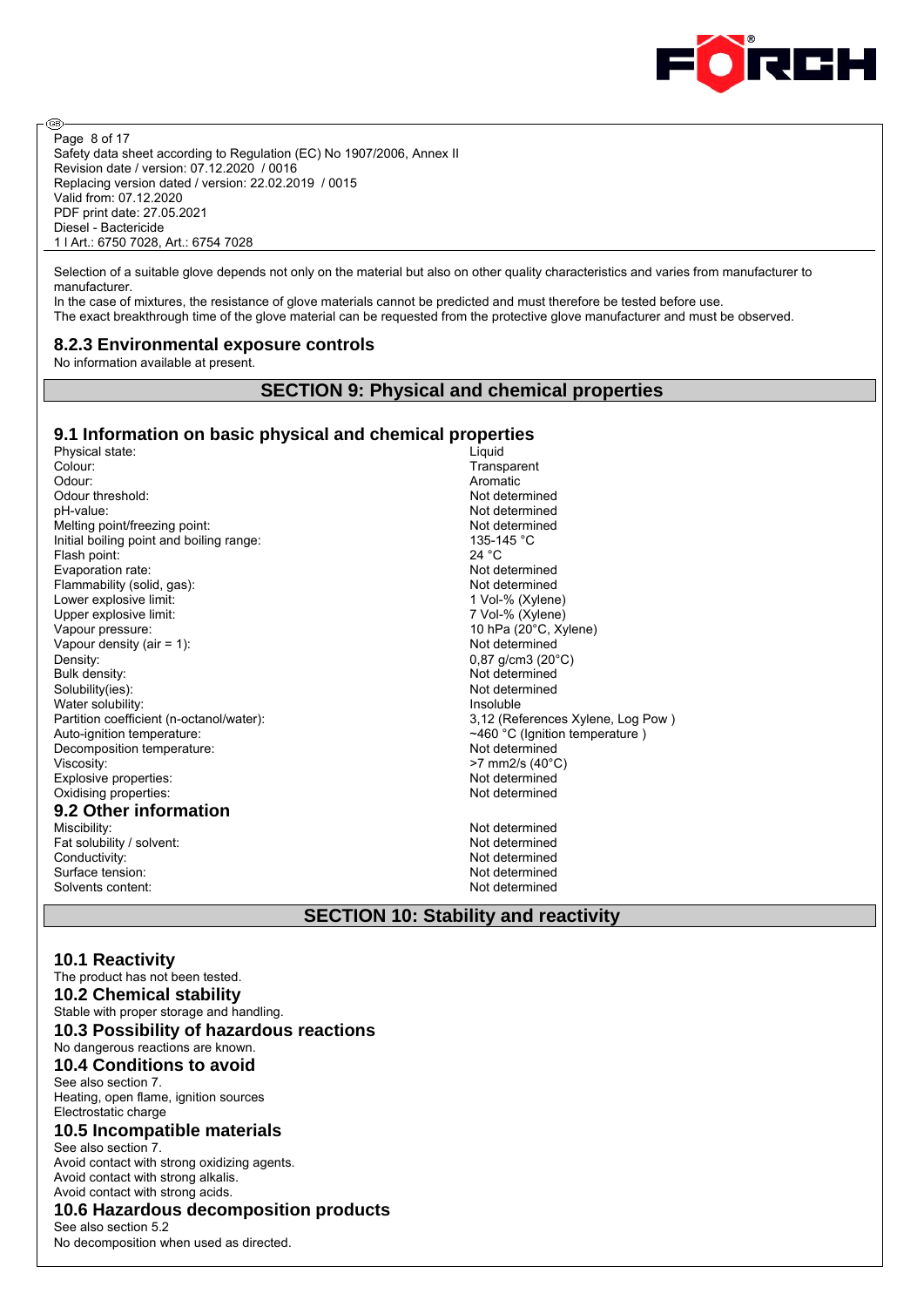

® Page 9 of 17Safety data sheet according to Regulation (EC) No 1907/2006, Annex II Revision date / version: 07.12.2020 / 0016 Replacing version dated / version: 22.02.2019 / 0015 Valid from: 07.12.2020 PDF print date: 27.05.2021 Diesel - Bactericide 1 l Art.: 6750 7028, Art.: 6754 7028

# **SECTION 11: Toxicological information**

#### **11.1 Information on toxicological effects**

Possibly more information on health effects, see Section 2.1 (classification). **Diesel - Bactericide** 

| 1   Art.: 6750 7028, Art.: 6754 7028 |                 |       |         |          |                    |                   |  |  |
|--------------------------------------|-----------------|-------|---------|----------|--------------------|-------------------|--|--|
| Toxicity / effect                    | <b>Endpoint</b> | Value | Unit    | Organism | <b>Test method</b> | <b>Notes</b>      |  |  |
| Acute toxicity, by oral route:       | <b>ATE</b>      | >2000 | mg/kg   |          |                    | calculated value  |  |  |
| Acute toxicity, by dermal route:     | <b>ATE</b>      | 1714  | mg/kg   |          |                    | calculated value  |  |  |
| Acute toxicity, by inhalation:       | <b>ATE</b>      | 1,6   | mg/l/4h |          |                    | calculated value. |  |  |
|                                      |                 |       |         |          |                    | Aerosol           |  |  |
| Acute toxicity, by inhalation:       | <b>ATE</b>      | >20   | mg/l/4h |          |                    | calculated value. |  |  |
|                                      |                 |       |         |          |                    | Vapours           |  |  |
| Skin corrosion/irritation:           |                 |       |         |          |                    | n.d.a.            |  |  |
| Serious eye damage/irritation:       |                 |       |         |          |                    | n.d.a.            |  |  |
| Respiratory or skin                  |                 |       |         |          |                    | n.d.a.            |  |  |
| sensitisation:                       |                 |       |         |          |                    |                   |  |  |
| Germ cell mutagenicity:              |                 |       |         |          |                    | n.d.a.            |  |  |
| Carcinogenicity:                     |                 |       |         |          |                    | n.d.a.            |  |  |
| Reproductive toxicity:               |                 |       |         |          |                    | n.d.a.            |  |  |
| Specific target organ toxicity -     |                 |       |         |          |                    | n.d.a.            |  |  |
| single exposure (STOT-SE):           |                 |       |         |          |                    |                   |  |  |
| Specific target organ toxicity -     |                 |       |         |          |                    | n.d.a.            |  |  |
| repeated exposure (STOT-RE):         |                 |       |         |          |                    |                   |  |  |
| Aspiration hazard:                   |                 |       |         |          |                    | n.d.a.            |  |  |
| Symptoms:                            |                 |       |         |          |                    | n.d.a.            |  |  |
| Other information:                   |                 |       |         |          |                    | Classification    |  |  |
|                                      |                 |       |         |          |                    | according to      |  |  |
|                                      |                 |       |         |          |                    | calculation       |  |  |
|                                      |                 |       |         |          |                    | procedure.        |  |  |

| <b>Xylene</b>                    |                 |       |         |          |                    |                          |
|----------------------------------|-----------------|-------|---------|----------|--------------------|--------------------------|
| <b>Toxicity / effect</b>         | <b>Endpoint</b> | Value | Unit    | Organism | <b>Test method</b> | <b>Notes</b>             |
| Acute toxicity, by oral route:   | LD50            | 2840  | mg/kg   | Rat      |                    |                          |
| Acute toxicity, by dermal route: | LD50            | >1700 | mg/kg   | Rabbit   |                    |                          |
| Acute toxicity, by inhalation:   | LC50            | 21,7  | mg/l/4h | Rat      |                    | Vapours, Does            |
|                                  |                 |       |         |          |                    | not conform with         |
|                                  |                 |       |         |          |                    | EU classification.       |
| Skin corrosion/irritation:       |                 |       |         | Rabbit   |                    | Irritant                 |
| Serious eye damage/irritation:   |                 |       |         | Rabbit   |                    | <b>Slightly irritant</b> |
| Respiratory or skin              |                 |       |         |          | (Patch-Test)       | Negative                 |
| sensitisation:                   |                 |       |         |          |                    |                          |
| Symptoms:                        |                 |       |         |          |                    | breathing                |
|                                  |                 |       |         |          |                    | difficulties.            |
|                                  |                 |       |         |          |                    | drying of the            |
|                                  |                 |       |         |          |                    | skin.,                   |
|                                  |                 |       |         |          |                    | drowsiness,              |
|                                  |                 |       |         |          |                    | unconsciousness          |
|                                  |                 |       |         |          |                    | , burning of the         |
|                                  |                 |       |         |          |                    | membranes of             |
|                                  |                 |       |         |          |                    | the nose and             |
|                                  |                 |       |         |          |                    | throat, vomiting,        |
|                                  |                 |       |         |          |                    | skin afflictions.        |
|                                  |                 |       |         |          |                    | heart/circulatory        |
|                                  |                 |       |         |          |                    | disorders.               |
|                                  |                 |       |         |          |                    | coughing,                |
|                                  |                 |       |         |          |                    | headaches.               |
|                                  |                 |       |         |          |                    |                          |
|                                  |                 |       |         |          |                    | drowsiness.              |
|                                  |                 |       |         |          |                    | dizziness.               |
|                                  |                 |       |         |          |                    | nausea                   |
| Propan-2-ol                      |                 |       |         |          |                    |                          |
| <b>Toxicity / effect</b>         | <b>Endpoint</b> | Value | Unit    | Organism | <b>Test method</b> | <b>Notes</b>             |
|                                  |                 |       |         |          |                    |                          |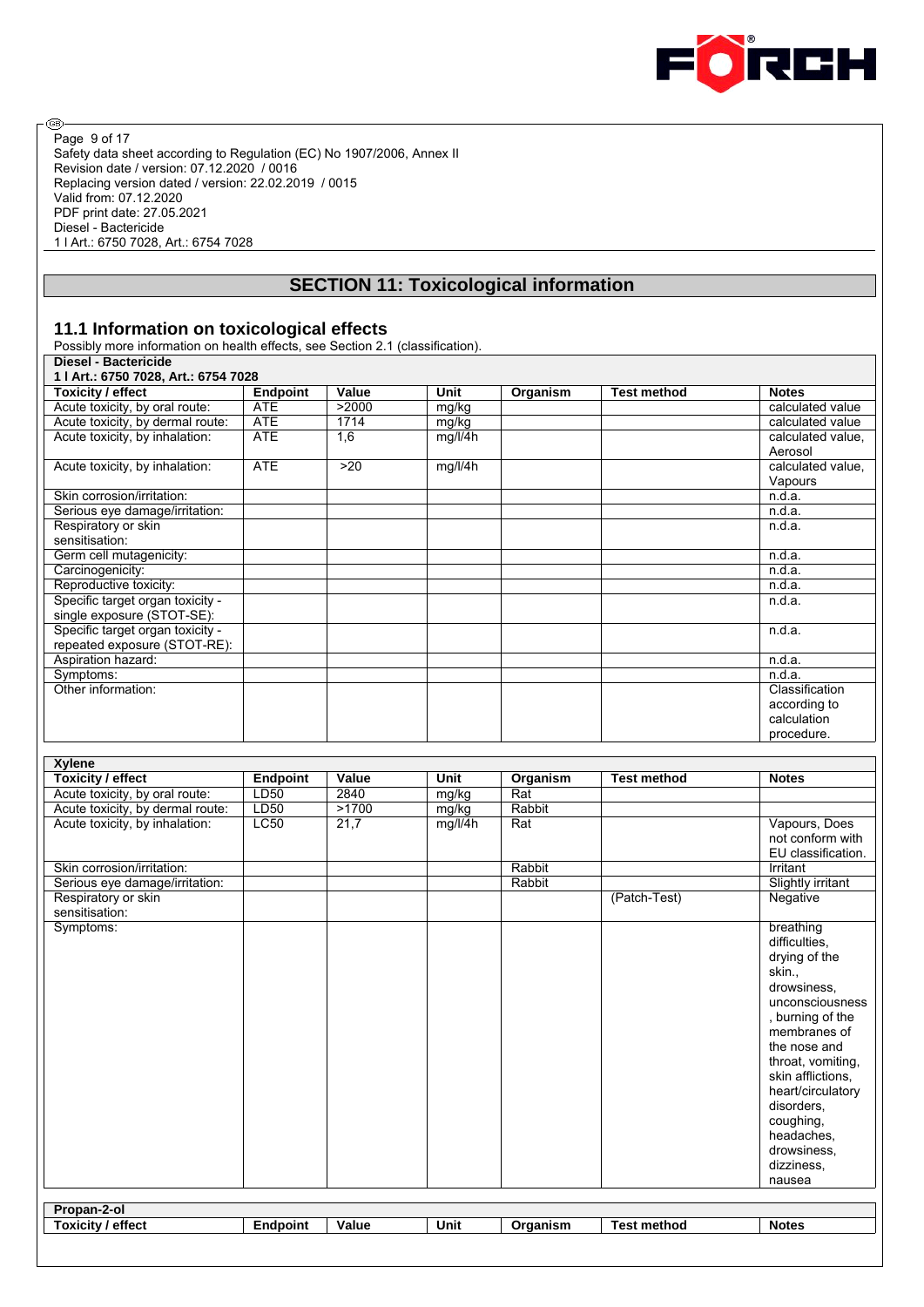

Safety data sheet according to Regulation (EC) No 1907/2006, Annex II Revision date / version: 07.12.2020 / 0016 Replacing version dated / version: 22.02.2019 / 0015 Valid from: 07.12.2020 PDF print date: 27.05.2021 Diesel - Bactericide 1 l Art.: 6750 7028, Art.: 6754 7028 Acute toxicity, by oral route: LD50 4570-5840 mg/kg Rat OECD 401 (Acute Oral Toxicity)<br>OECD 402 (Acute Acute toxicity, by dermal route: LD50 12800-13900 mg/kg Rabbit Dermal Toxicity) Acute toxicity, by inhalation: LC50 30 mg/l/4h Rat Skin corrosion/irritation: Rabbit OECD 404 (Acute Dermal Irritation/Corrosion)<br>OECD 405 (Acute Eye Not irritant Serious eye damage/irritation: Rabbit Rabbit Rabbit Rabbit Rabbit Rabbit Rabbit Rabbit Rabbit Rabbit Irritation/Corrosion) Eye Irrit. 2 Respiratory or skin sensitisation: Guinea pig **OECD** 406 (Skin Sensitisation) No (skin contact) Germ cell mutagenicity: Salmonella typhimurium OECD 471 (Bacterial Reverse Mutation Test) **Negative** Germ cell mutagenicity: Salmonella typhimurium<br>Mouse (Ames-Test) Negative Germ cell mutagenicity: The Contract of the Contract of the Mouse COECD 474 (Mammalian Erythrocyte Micronucleus Test)<br>OECD 476 (In Vitro **Negative** Germ cell mutagenicity: Mammalian Cell Gene Mutation Test) **Negative** Carcinogenicity: Negative Negative Negative Negative Negative Negative Negative Negative Negative Specific target organ toxicity single exposure (STOT-SE): STOT SE 3, H336 Specific target organ toxicity repeated exposure (STOT-RE): Target organ(s): liver Aspiration hazard: No Symptoms: breathing difficulties, unconsciousness , vomiting, headaches, fatigue, dizziness, nausea, eyes, reddened, watering eyes Specific target organ toxicity repeated exposure (STOT-RE), oral: NOAEL 900 mg/kg Rat OECD 408 (Repeated Dose 90-Day Oral Toxicity Study in Rodents) Specific target organ toxicity repeated exposure (STOT-RE), inhalat.: NOAEL 5000 ppm Rat VapoursOECD 451 **3,3'-Methylenebis[5-methyloxazolidine] Toxicity / effect**<br> **Endpoint Value Unit Organism Test method Notes**<br> **Acute toxicity, by oral route:** LD50 630-900 mg/kg Rat Acute toxicity, by oral route: LD50 630-900 mg/kg Acute toxicity, by dermal route: LD50 760 mg/kg Rat OECD 402 (Acute Dermal Toxicity) Acute toxicity, by inhalation: LC50 2 mg/l/4h Rat OECD 436 (Acute Inhalation Toxicity - Acute Toxic Class Method)<br>OECD 404 (Acute Mist, Dust Skin corrosion/irritation: Rabbit Contract Contract Acute Contract Acute Contract Acute Contract Acute Contract Acute Contract Acute Contract Acute Contract Acute Contract Acute Contract Acute Contract Acute Contract Acute Dermal Irritation/Corrosion) **Corrosive** Serious eye damage/irritation: Rabbit OECD 405 (Acute Eye Irritation/Corrosion) **Corrosive** Respiratory or skin sensitisation:<br>Germ cell mutagenicity: Guinea pig **OECD 406 (Skin**) Sensitisation) No (skin contact) Mouse **OECD 475 (Mammalian** Bone Marrow Chromosome Aberration Test) Negative, Does not conform with EU classification. Page 10 of 17

ම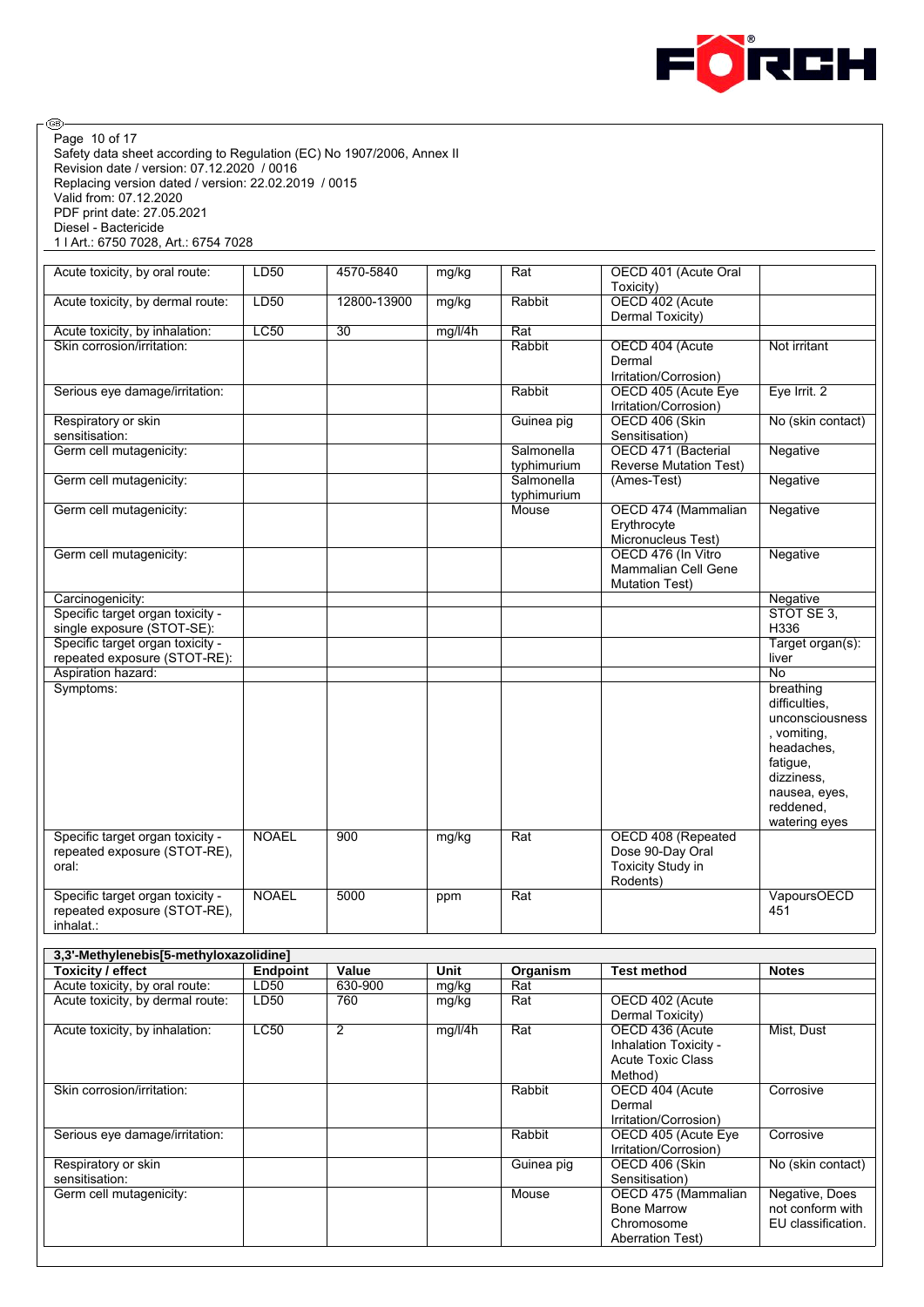

| ®                                                                                                                                                                                                                                                                            |                     |             |           |      |                                           |                    |                                                                                                             |
|------------------------------------------------------------------------------------------------------------------------------------------------------------------------------------------------------------------------------------------------------------------------------|---------------------|-------------|-----------|------|-------------------------------------------|--------------------|-------------------------------------------------------------------------------------------------------------|
| Page 11 of 17<br>Safety data sheet according to Regulation (EC) No 1907/2006, Annex II<br>Revision date / version: 07.12.2020 / 0016<br>Replacing version dated / version: 22.02.2019 / 0015<br>Valid from: 07.12.2020<br>PDF print date: 27.05.2021<br>Diesel - Bactericide |                     |             |           |      |                                           |                    |                                                                                                             |
| 1   Art : 6750 7028, Art .: 6754 7028                                                                                                                                                                                                                                        |                     |             |           |      |                                           |                    |                                                                                                             |
| Specific target organ toxicity -<br>repeated exposure (STOT-RE):                                                                                                                                                                                                             |                     |             |           |      |                                           |                    | Positive, Target<br>$organ(s)$ :<br>gastrointestinal<br>tract, Target<br>organ(s):<br>respiratory<br>system |
|                                                                                                                                                                                                                                                                              |                     |             |           |      |                                           |                    |                                                                                                             |
|                                                                                                                                                                                                                                                                              |                     |             |           |      | <b>SECTION 12: Ecological information</b> |                    |                                                                                                             |
| Possibly more information on environmental effects, see Section 2.1 (classification).<br><b>Diesel - Bactericide</b>                                                                                                                                                         |                     |             |           |      |                                           |                    |                                                                                                             |
| 1   Art.: 6750 7028, Art.: 6754 7028                                                                                                                                                                                                                                         |                     |             |           |      |                                           |                    |                                                                                                             |
| <b>Toxicity / effect</b>                                                                                                                                                                                                                                                     | Endpoint            | <b>Time</b> | Value     | Unit | Organism                                  | <b>Test method</b> | <b>Notes</b>                                                                                                |
| 12.1. Toxicity to fish:                                                                                                                                                                                                                                                      |                     |             |           |      |                                           |                    | n.d.a.                                                                                                      |
| 12.1. Toxicity to daphnia:                                                                                                                                                                                                                                                   |                     |             |           |      |                                           |                    | n.d.a.                                                                                                      |
| 12.1. Toxicity to algae:                                                                                                                                                                                                                                                     |                     |             |           |      |                                           |                    | n.d.a.                                                                                                      |
| 12.2. Persistence and<br>degradability:                                                                                                                                                                                                                                      |                     |             |           |      |                                           |                    | Mechanical<br>precipitation<br>possible.                                                                    |
| 12.3. Bioaccumulative<br>potential:                                                                                                                                                                                                                                          |                     |             |           |      |                                           |                    | Concentration in<br>organisms<br>possible.                                                                  |
| 12.4. Mobility in soil:                                                                                                                                                                                                                                                      |                     |             |           |      |                                           |                    | n.d.a.                                                                                                      |
| 12.5. Results of PBT                                                                                                                                                                                                                                                         |                     |             |           |      |                                           |                    | n.d.a.                                                                                                      |
| and vPvB assessment                                                                                                                                                                                                                                                          |                     |             |           |      |                                           |                    |                                                                                                             |
| 12.6. Other adverse<br>effects:                                                                                                                                                                                                                                              |                     |             |           |      |                                           |                    | n.d.a.                                                                                                      |
| Other information:                                                                                                                                                                                                                                                           |                     |             |           |      |                                           |                    | According to the                                                                                            |
|                                                                                                                                                                                                                                                                              |                     |             |           |      |                                           |                    | recipe, contains<br>no AOX.                                                                                 |
| Other information:                                                                                                                                                                                                                                                           |                     |             |           |      |                                           |                    | DOC-elimination<br>degree(complexi<br>ng organic<br>$substance$ $>=$<br>80%/28d: n.a.                       |
|                                                                                                                                                                                                                                                                              |                     |             |           |      |                                           |                    |                                                                                                             |
| <b>Xylene</b>                                                                                                                                                                                                                                                                |                     |             |           |      |                                           |                    |                                                                                                             |
| <b>Toxicity / effect</b>                                                                                                                                                                                                                                                     | <b>Endpoint</b>     | <b>Time</b> | Value     | Unit | Organism                                  | <b>Test method</b> | <b>Notes</b>                                                                                                |
| 12.1. Toxicity to fish:<br>12.1. Toxicity to fish:                                                                                                                                                                                                                           | <b>LC50</b><br>LC50 | 96h<br>96h  | 86<br>8,2 | mg/l | Leuciscus idus<br>Oncorhynchus            |                    |                                                                                                             |
|                                                                                                                                                                                                                                                                              |                     |             |           | mg/l | mykiss                                    |                    |                                                                                                             |
| 12.1. Toxicity to daphnia:                                                                                                                                                                                                                                                   | EC50                | 24h         | 75,5      | mg/l | Daphnia magna                             |                    |                                                                                                             |
| 12.1. Toxicity to algae:                                                                                                                                                                                                                                                     | $\overline{IC50}$   | 72h         | 10        | mg/l |                                           |                    |                                                                                                             |
| 12.2. Persistence and<br>degradability:                                                                                                                                                                                                                                      |                     |             |           |      |                                           |                    | Readily<br>biodegradable                                                                                    |
| 12.3. Bioaccumulative<br>potential:                                                                                                                                                                                                                                          | Log Pow             |             | >3        |      |                                           |                    |                                                                                                             |
| 12.3. Bioaccumulative<br>potential:                                                                                                                                                                                                                                          | <b>BCF</b>          |             | $0,6-15$  |      |                                           |                    |                                                                                                             |
| Propan-2-ol                                                                                                                                                                                                                                                                  |                     |             |           |      |                                           |                    |                                                                                                             |
| <b>Toxicity / effect</b>                                                                                                                                                                                                                                                     | <b>Endpoint</b>     | <b>Time</b> | Value     | Unit | Organism                                  | <b>Test method</b> | <b>Notes</b>                                                                                                |
| Toxicity to bacteria:                                                                                                                                                                                                                                                        | <b>EC10</b>         | 16h         | 1050      | mg/l | Pseudomonas                               |                    |                                                                                                             |
| 12.3. Bioaccumulative<br>potential:                                                                                                                                                                                                                                          | <b>BCF</b>          |             | 3,2       |      | putida                                    |                    | Low                                                                                                         |
| 12.1. Toxicity to fish:                                                                                                                                                                                                                                                      | LC50                | 96h         | >100      | mg/l | Leuciscus idus                            |                    |                                                                                                             |
| 12.1. Toxicity to fish:                                                                                                                                                                                                                                                      | LC50                | 96h         | 1400      | mg/l | Lepomis<br>macrochirus                    |                    |                                                                                                             |
| 12.1. Toxicity to daphnia:                                                                                                                                                                                                                                                   | <b>EC50</b>         | 48h         | 2285      | mg/l | Daphnia magna                             |                    |                                                                                                             |
| 12.1. Toxicity to daphnia:                                                                                                                                                                                                                                                   | EC50                | 16d         | 141       | mg/l | Daphnia magna                             |                    |                                                                                                             |
| 12.1. Toxicity to algae:                                                                                                                                                                                                                                                     | EC50                | 72h         | $>100$    | mg/l | Desmodesmus                               |                    |                                                                                                             |
|                                                                                                                                                                                                                                                                              |                     |             |           |      | subspicatus                               |                    |                                                                                                             |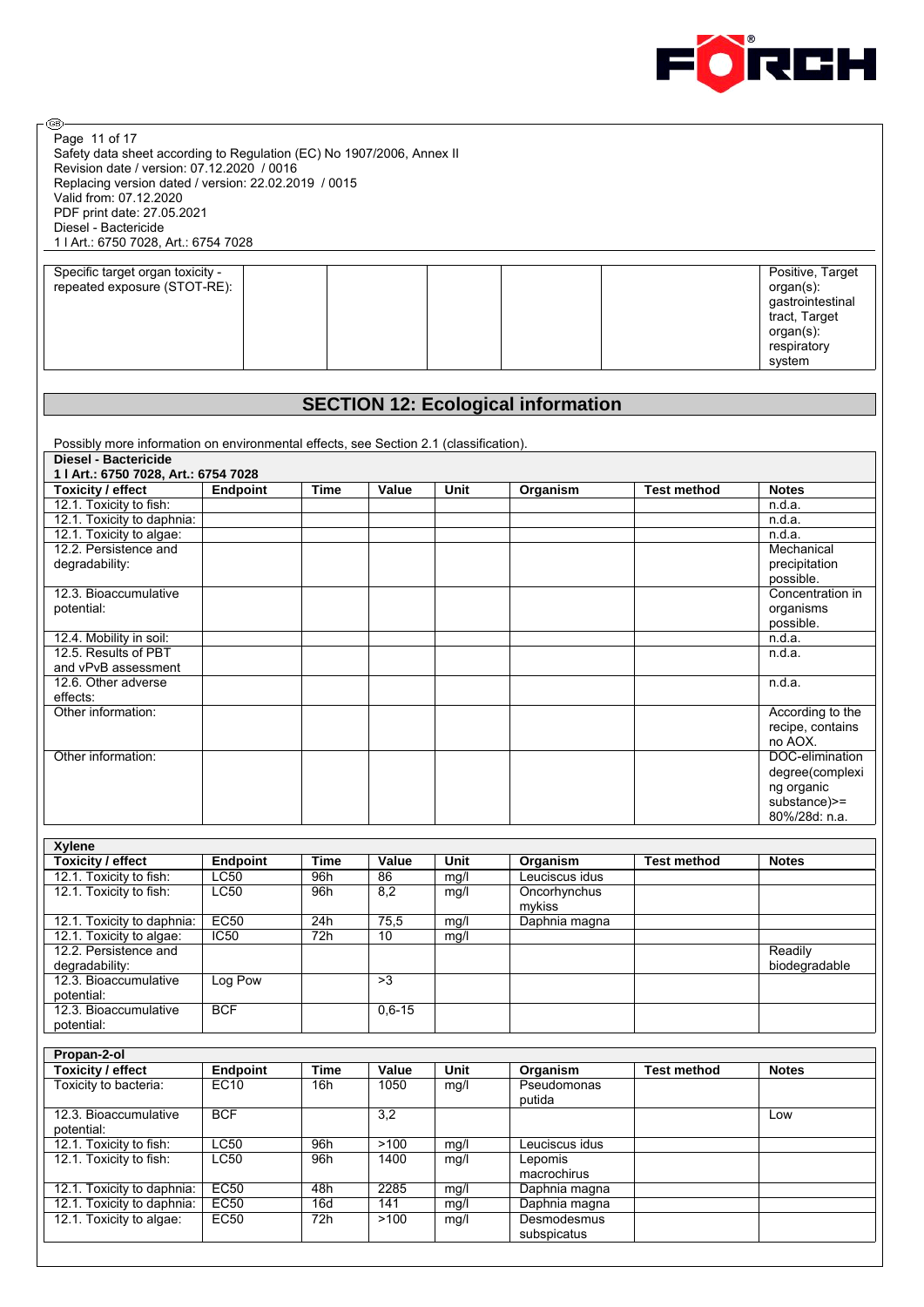

Safety data sheet according to Regulation (EC) No 1907/2006, Annex II Revision date / version: 07.12.2020 / 0016 Replacing version dated / version: 22.02.2019 / 0015 Valid from: 07.12.2020 PDF print date: 27.05.2021 Diesel - Bactericide 1 l Art.: 6750 7028, Art.: 6754 7028 Page 12 of 17

ම

| 12.2. Persistence and<br>degradability:     |                  | 21d | 95              | $\frac{0}{0}$ |                  | <b>OECD 301 E</b><br>(Ready<br>Biodegradability -<br>Modified OECD<br>Screening Test)                         | Readily<br>biodegradable                  |
|---------------------------------------------|------------------|-----|-----------------|---------------|------------------|---------------------------------------------------------------------------------------------------------------|-------------------------------------------|
| 12.2. Persistence and<br>degradability:     |                  |     | 99,9            | $\frac{0}{2}$ |                  | <b>OECD 303 A</b><br>(Simulation Test -<br>Aerobic Sewage<br>Treatment -<br><b>Activated Sludge</b><br>Units) | Readily<br>biodegradable                  |
| 12.3. Bioaccumulative<br>potential:         | Log Pow          |     | 0,05            |               |                  | OECD 107<br>(Partition<br>Coefficient (n-<br>octanol/water) -<br>Shake Flask<br>Method)                       | Slight                                    |
| 12.4. Mobility in soil:                     | Koc              |     | 1,1             |               |                  |                                                                                                               | Expert<br>judgement                       |
| 12.5. Results of PBT<br>and vPvB assessment |                  |     |                 |               |                  |                                                                                                               | No PBT<br>substance, No<br>vPvB substance |
| Toxicity to bacteria:                       | EC50             |     | >1000           | mg/l          | activated sludge |                                                                                                               |                                           |
| Other information:                          | <b>ThOD</b>      |     | 2,4             | g/g           |                  |                                                                                                               |                                           |
| Other information:                          | BOD <sub>5</sub> |     | $\overline{53}$ | $\frac{0}{2}$ |                  |                                                                                                               |                                           |
| Other information:                          | COD              |     | 96              | $\frac{0}{6}$ |                  |                                                                                                               | References                                |
| Other information:                          | COD              |     | 2,4             | g/g           |                  |                                                                                                               |                                           |
| Other information:                          | <b>BOD</b>       |     | 1171            | mg/g          |                  |                                                                                                               |                                           |

| 3,3'-Methylenebis[5-methyloxazolidine] |                 |      |        |      |             |                    |                |  |  |
|----------------------------------------|-----------------|------|--------|------|-------------|--------------------|----------------|--|--|
| Toxicity / effect                      | <b>Endpoint</b> | Time | Value  | Unit | Organism    | <b>Test method</b> | <b>Notes</b>   |  |  |
| 12.3. Bioaccumulative                  | Log Kow         |      | $-0.3$ |      |             | OECD 117           |                |  |  |
| potential:                             |                 |      |        |      |             | (Partition         |                |  |  |
|                                        |                 |      |        |      |             | Coefficient (n-    |                |  |  |
|                                        |                 |      |        |      |             | octanol/water) -   |                |  |  |
|                                        |                 |      |        |      |             | HPLC method)       |                |  |  |
| 12.1. Toxicity to algae:               | EC50            | 72h  | 5.7    | mq/  | Scenedesmus | OECD 201 (Alga,    |                |  |  |
|                                        |                 |      |        |      | subspicatus | Growth Inhibition  |                |  |  |
|                                        |                 |      |        |      |             | Test)              |                |  |  |
| 12.5. Results of PBT                   |                 |      |        |      |             |                    | No PBT         |  |  |
| and vPvB assessment                    |                 |      |        |      |             |                    | substance, No  |  |  |
|                                        |                 |      |        |      |             |                    | vPvB substance |  |  |

## **SECTION 13: Disposal considerations**

#### **13.1 Waste treatment methods For the substance / mixture / residual amounts**

EC disposal code no.:

The waste codes are recommendations based on the scheduled use of this product.

Owing to the user's specific conditions for use and disposal, other waste codes may be

allocated under certain circumstances. (2014/955/EU)

07 04 04 other organic solvents, washing liquids and mother liquors

13 07 03 other fuels (including mixtures)

14 06 03 other solvents and solvent mixtures

Recommendation:

Sewage disposal shall be discouraged.

Pay attention to local and national official regulations.

Approved rubbish dump for special refuse

E.g. suitable incineration plant.

#### **For contaminated packing material**

Pay attention to local and national official regulations.

Empty container completely.

Uncontaminated packaging can be recycled.

Dispose of packaging that cannot be cleaned in the same manner as the substance.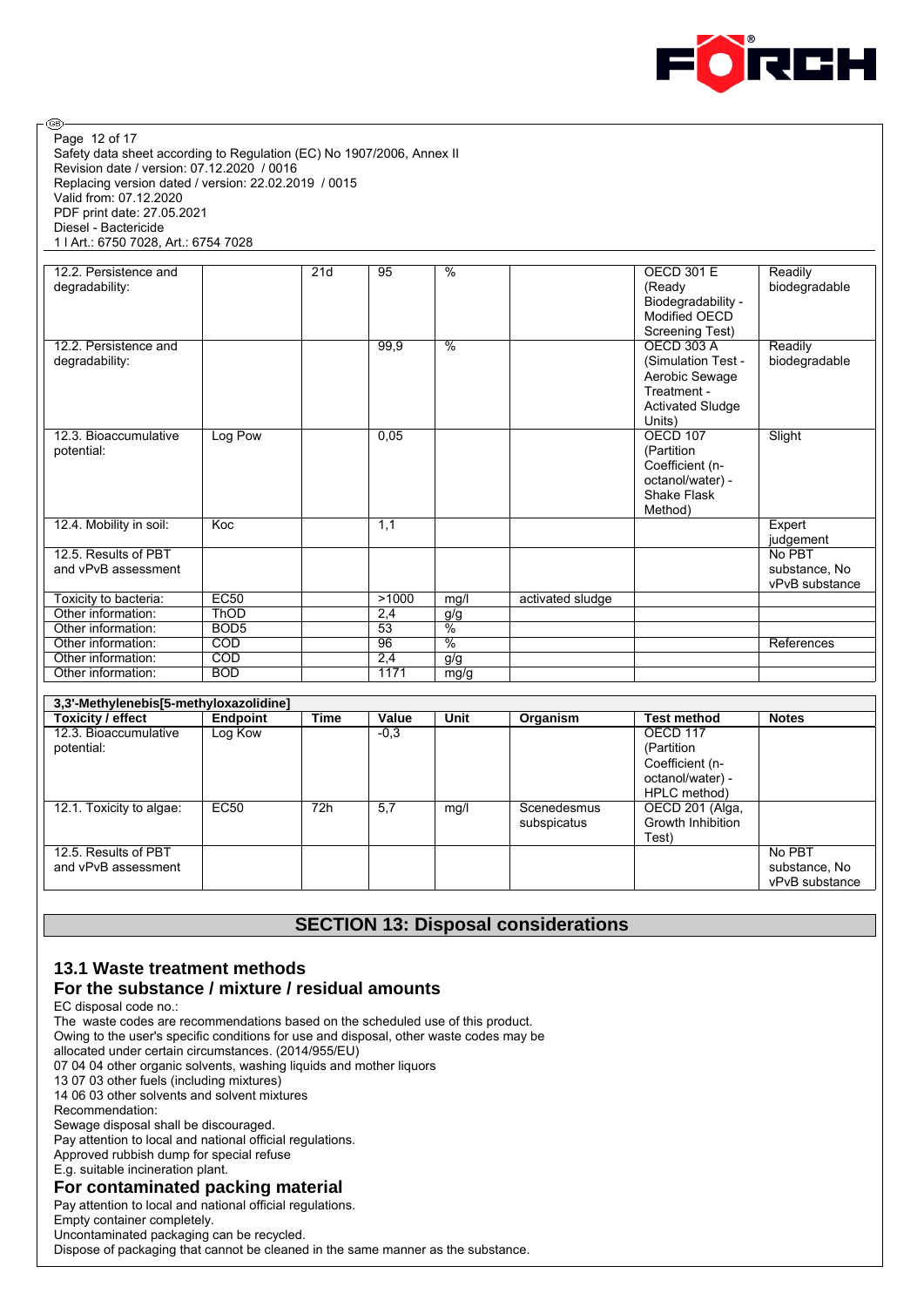

| @ි                                                                                                                                                                                           |                                                                                                     |                                      |                                      |  |
|----------------------------------------------------------------------------------------------------------------------------------------------------------------------------------------------|-----------------------------------------------------------------------------------------------------|--------------------------------------|--------------------------------------|--|
| Page 13 of 17                                                                                                                                                                                |                                                                                                     |                                      |                                      |  |
| Safety data sheet according to Regulation (EC) No 1907/2006, Annex II                                                                                                                        |                                                                                                     |                                      |                                      |  |
| Revision date / version: 07.12.2020 / 0016                                                                                                                                                   |                                                                                                     |                                      |                                      |  |
| Replacing version dated / version: 22.02.2019 / 0015                                                                                                                                         |                                                                                                     |                                      |                                      |  |
| Valid from: 07.12.2020                                                                                                                                                                       |                                                                                                     |                                      |                                      |  |
| PDF print date: 27.05.2021                                                                                                                                                                   |                                                                                                     |                                      |                                      |  |
| Diesel - Bactericide                                                                                                                                                                         |                                                                                                     |                                      |                                      |  |
| 1   Art.: 6750 7028, Art.: 6754 7028                                                                                                                                                         |                                                                                                     |                                      |                                      |  |
|                                                                                                                                                                                              |                                                                                                     |                                      |                                      |  |
| Residues may present a risk of explosion.<br>Do not perforate, cut up or weld uncleaned container.                                                                                           |                                                                                                     |                                      |                                      |  |
|                                                                                                                                                                                              |                                                                                                     |                                      |                                      |  |
| <b>SECTION 14: Transport information</b>                                                                                                                                                     |                                                                                                     |                                      |                                      |  |
|                                                                                                                                                                                              |                                                                                                     |                                      |                                      |  |
| <b>General statements</b>                                                                                                                                                                    |                                                                                                     |                                      |                                      |  |
| 14.1. UN number:                                                                                                                                                                             |                                                                                                     | 1993                                 |                                      |  |
| Transport by road/by rail (ADR/RID)                                                                                                                                                          |                                                                                                     |                                      |                                      |  |
| 14.2. UN proper shipping name:                                                                                                                                                               |                                                                                                     |                                      |                                      |  |
|                                                                                                                                                                                              | UN 1993 FLAMMABLE LIQUID, N.O.S. (XYLENES, ISOPROPYL ALCOHOL)                                       |                                      |                                      |  |
| 14.3. Transport hazard class(es):                                                                                                                                                            |                                                                                                     | 3                                    |                                      |  |
| 14.4. Packing group:                                                                                                                                                                         |                                                                                                     | Ш                                    |                                      |  |
| Classification code:                                                                                                                                                                         |                                                                                                     | F <sub>1</sub>                       |                                      |  |
| LQ.                                                                                                                                                                                          |                                                                                                     | 5 L                                  |                                      |  |
| 14.5. Environmental hazards:                                                                                                                                                                 |                                                                                                     | Not applicable                       |                                      |  |
| Tunnel restriction code:                                                                                                                                                                     |                                                                                                     | D/E                                  |                                      |  |
| Transport by sea (IMDG-code)                                                                                                                                                                 |                                                                                                     |                                      |                                      |  |
| 14.2. UN proper shipping name:                                                                                                                                                               |                                                                                                     |                                      |                                      |  |
| FLAMMABLE LIQUID, N.O.S. (XYLENES, ISOPROPYL ALCOHOL)                                                                                                                                        |                                                                                                     |                                      |                                      |  |
| 14.3. Transport hazard class(es):                                                                                                                                                            |                                                                                                     | 3                                    |                                      |  |
| 14.4. Packing group:                                                                                                                                                                         |                                                                                                     | Ш                                    |                                      |  |
| EmS:                                                                                                                                                                                         |                                                                                                     | $F-E$ , S-E                          |                                      |  |
| Marine Pollutant:                                                                                                                                                                            |                                                                                                     | n.a                                  |                                      |  |
| 14.5. Environmental hazards:                                                                                                                                                                 |                                                                                                     | Not applicable                       |                                      |  |
| Transport by air (IATA)                                                                                                                                                                      |                                                                                                     |                                      |                                      |  |
| 14.2. UN proper shipping name:                                                                                                                                                               |                                                                                                     |                                      |                                      |  |
| Flammable liquid, n.o.s. (XYLENES, ISOPROPYL ALCOHOL)                                                                                                                                        |                                                                                                     |                                      |                                      |  |
| 14.3. Transport hazard class(es):                                                                                                                                                            |                                                                                                     | 3                                    |                                      |  |
| 14.4. Packing group:                                                                                                                                                                         |                                                                                                     | Ш                                    |                                      |  |
| 14.5. Environmental hazards:                                                                                                                                                                 |                                                                                                     | Not applicable                       |                                      |  |
| 14.6. Special precautions for user                                                                                                                                                           |                                                                                                     |                                      |                                      |  |
| Persons employed in transporting dangerous goods must be trained.                                                                                                                            |                                                                                                     |                                      |                                      |  |
| All persons involved in transporting must observe safety regulations.                                                                                                                        |                                                                                                     |                                      |                                      |  |
| Precautions must be taken to prevent damage.                                                                                                                                                 |                                                                                                     |                                      |                                      |  |
| 14.7. Transport in bulk according to Annex II of MARPOL and the IBC Code                                                                                                                     |                                                                                                     |                                      |                                      |  |
| Freighted as packaged goods rather than in bulk, therefore not applicable.                                                                                                                   |                                                                                                     |                                      |                                      |  |
| Minimum amount regulations have not been taken into account.                                                                                                                                 |                                                                                                     |                                      |                                      |  |
| Danger code and packing code on request.                                                                                                                                                     |                                                                                                     |                                      |                                      |  |
| Comply with special provisions.                                                                                                                                                              |                                                                                                     |                                      |                                      |  |
|                                                                                                                                                                                              |                                                                                                     |                                      |                                      |  |
| <b>SECTION 15: Regulatory information</b>                                                                                                                                                    |                                                                                                     |                                      |                                      |  |
|                                                                                                                                                                                              |                                                                                                     |                                      |                                      |  |
|                                                                                                                                                                                              | 15.1 Safety, health and environmental regulations/legislation specific for the substance or mixture |                                      |                                      |  |
| Observe restrictions:                                                                                                                                                                        |                                                                                                     |                                      |                                      |  |
| Comply with national regulations/laws governing the protection of young people at work (national implementation of the Directive 94/33/EC)!                                                  |                                                                                                     |                                      |                                      |  |
|                                                                                                                                                                                              |                                                                                                     |                                      |                                      |  |
| Comply with national regulations/laws governing maternity protection (national implementation of the Directive 92/85/EEC)!<br>Comply with trade association/occupational health regulations. |                                                                                                     |                                      |                                      |  |
|                                                                                                                                                                                              |                                                                                                     |                                      |                                      |  |
| Directive 2012/18/EU ("Seveso III"), Annex I, Part 1 - The following categories apply to this product (others may also need to be considered                                                 |                                                                                                     |                                      |                                      |  |
| according to storage, handling etc.):                                                                                                                                                        |                                                                                                     |                                      |                                      |  |
| Hazard categories                                                                                                                                                                            | Notes to Annex I                                                                                    | Qualifying quantity (tonnes) of      | Qualifying quantity (tonnes) of      |  |
|                                                                                                                                                                                              |                                                                                                     | dangerous substances as              | dangerous substances as              |  |
|                                                                                                                                                                                              |                                                                                                     | referred to in Article 3(10) for the | referred to in Article 3(10) for the |  |

P5c 50000 50000 50000 50000 50000 50000 50000 50000 50000 50000 50000 50000 50000 50000 50000 50000 50000 5000 The Notes to Annex 1 of Directive 2012/18/EU, in particular those named in the tables here and notes 1-6, must be taken into account when assigning categories and qualifying quantities.

requirements

application of - Lower-tier

application of - Upper-tier

requirements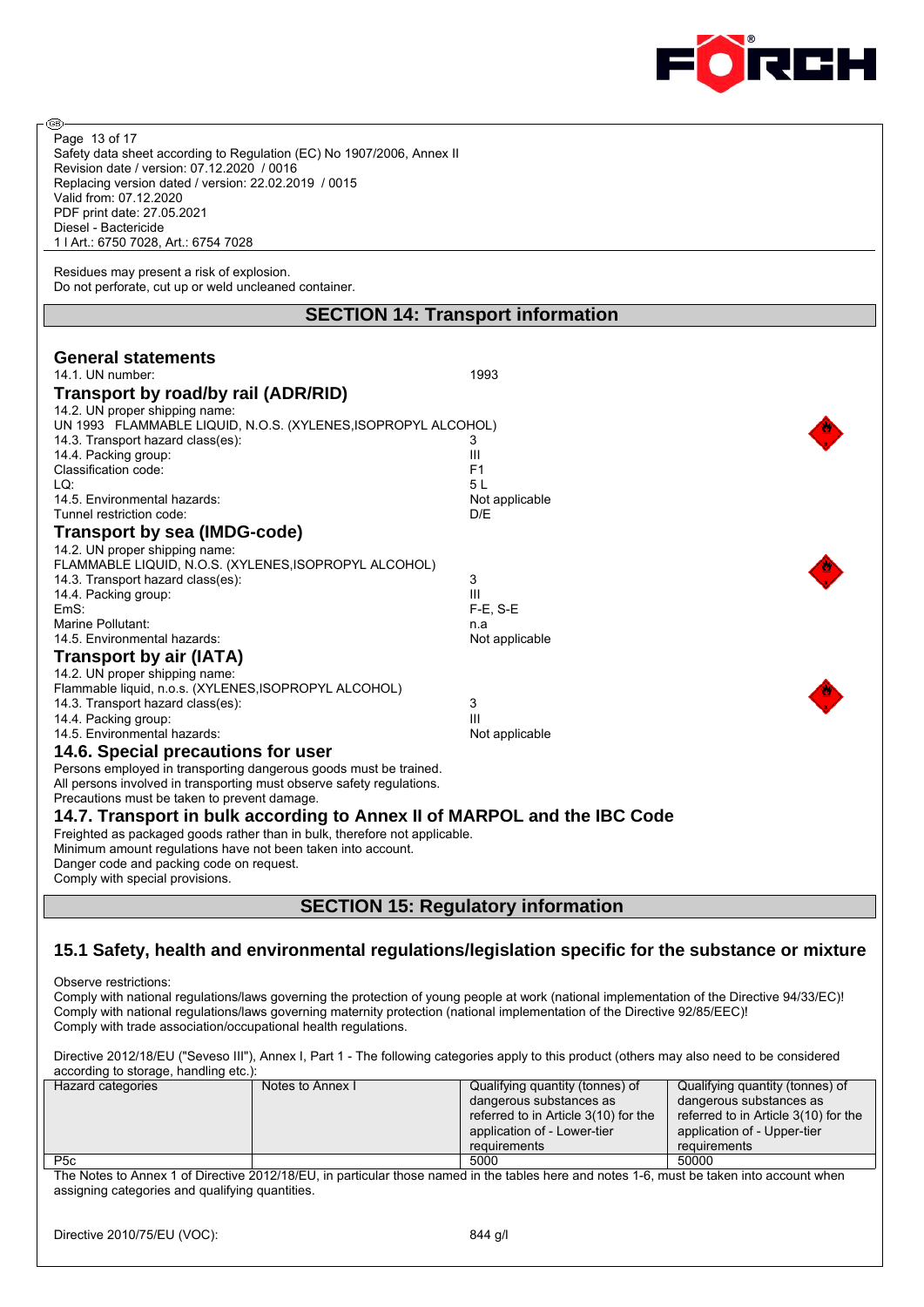

Safety data sheet according to Regulation (EC) No 1907/2006, Annex II Revision date / version: 07.12.2020 / 0016 Replacing version dated / version: 22.02.2019 / 0015 Valid from: 07.12.2020 PDF print date: 27.05.2021 Diesel - Bactericide 1 l Art.: 6750 7028, Art.: 6754 7028 Page 14 of 17

Observe Regulation (EU) No 528/2012 concerning the placing of biocidal products on the market. Additional data acc. to Art. 69 (2), Regulation (EU) No 528/2012 (Biocide products): The identity of every active substance and its concentration in metric units: 3,3'-Methylenebis[5-methyloxazolidine] 2,76 g/100 g The uses: Slimicide Registration number BAuA (Federal Institute for Occupational Health and Safety, Germany): baua:Reg.-Nr. N-36176 Biocidal product authorisation number (Regulation (EU) No. 528/2012): n.d.a.

Observe incident regulations.

Observe regulations on prohibition of chemicals.

#### **15.2 Chemical safety assessment**

A chemical safety assessment is not provided for mixtures.

#### **SECTION 16: Other information**

Revised sections: 8

ම

Employee training in handling dangerous goods is required. These details refer to the product as it is delivered. Employee instruction/training in handling hazardous materials is required.

#### **Classification and processes used to derive the classification of the mixture in accordance with the ordinance (EG) 1272/2008 (CLP):**

| <b>Classification in accordance with regulation</b><br>(EC) No. 1272/2008 (CLP) | <b>Evaluation method used</b>                      |
|---------------------------------------------------------------------------------|----------------------------------------------------|
| Flam. Liq. 3, H226                                                              | Classification based on test data.                 |
| Acute Tox. 4, H332                                                              | Classification according to calculation procedure. |
| Acute Tox. 4, H312                                                              | Classification according to calculation procedure. |
| Eye Irrit. 2, H319                                                              | Classification according to calculation procedure. |
| Skin Irrit. 2, H315                                                             | Classification according to calculation procedure. |
| <b>Skin Sens. 1, H317</b>                                                       | Classification according to calculation procedure. |
| Carc. 1B, H350                                                                  | Classification according to calculation procedure. |
| Muta. 2, H341                                                                   | Classification according to calculation procedure. |
| Aquatic Chronic 3, H412                                                         | Classification according to calculation procedure. |

The following phrases represent the posted Hazard Class and Risk Category Code (GHS/CLP) of the product and the constituents (specified in Section 2 and 3).

H225 Highly flammable liquid and vapour.

H226 Flammable liquid and vapour.

H317 May cause an allergic skin reaction.

H302 Harmful if swallowed.

H311 Toxic in contact with skin.

H312 Harmful in contact with skin.

H314 Causes severe skin burns and eye damage.

H315 Causes skin irritation.

H318 Causes serious eye damage. H319 Causes serious eye irritation.

H332 Harmful if inhaled.

H336 May cause drowsiness or dizziness. H341 Suspected of causing genetic defects.

H373 May cause damage to organs through prolonged or repeated exposure.

H411 Toxic to aquatic life with long lasting effects.

H350 May cause cancer.

Flam. Liq. — Flammable liquid Acute Tox. — Acute toxicity - inhalation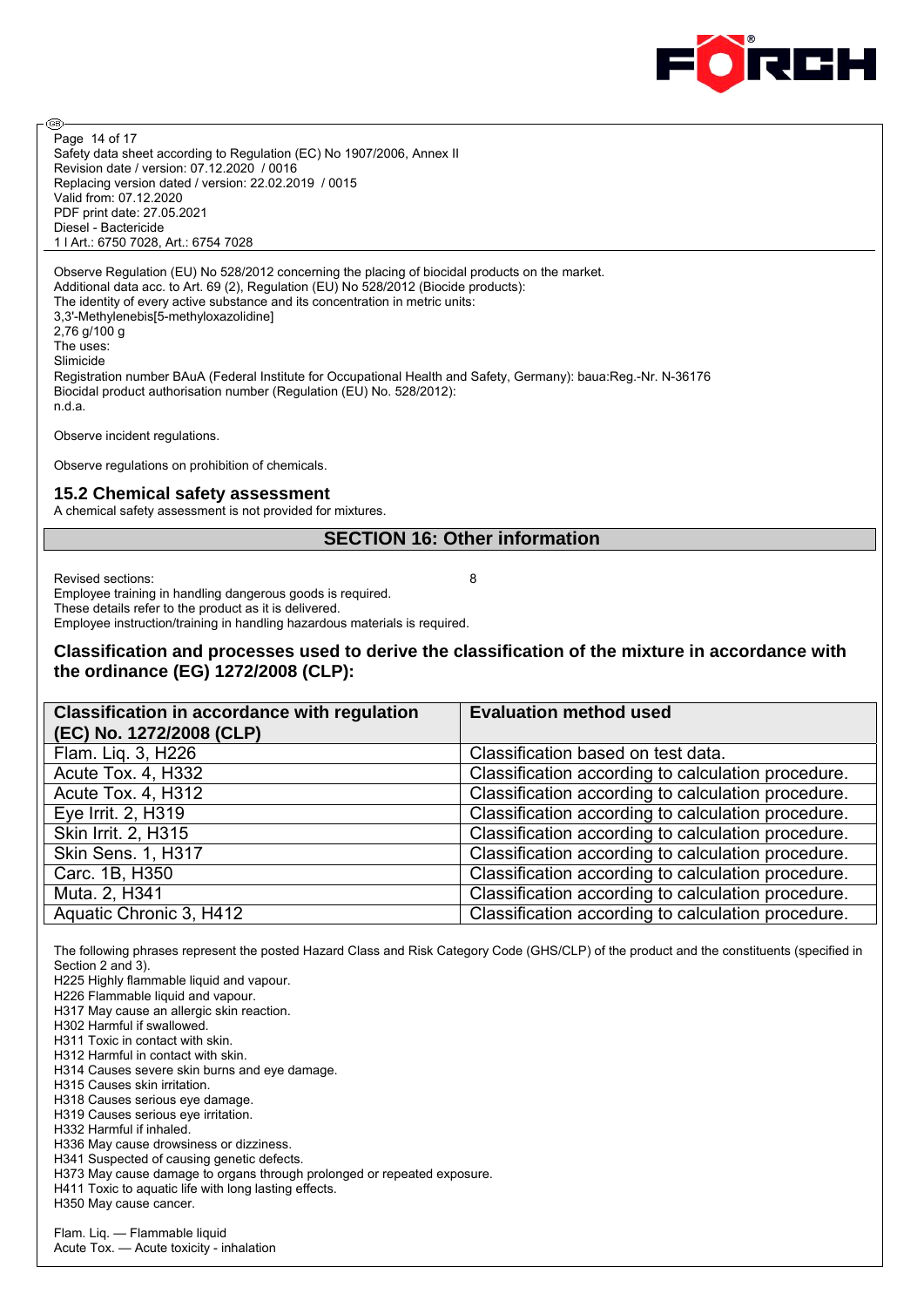

Safety data sheet according to Regulation (EC) No 1907/2006, Annex II Revision date / version: 07.12.2020 / 0016 Replacing version dated / version: 22.02.2019 / 0015 Valid from: 07.12.2020 PDF print date: 27.05.2021 Diesel - Bactericide 1 l Art.: 6750 7028, Art.: 6754 7028 Page 15 of 17

Acute Tox. — Acute toxicity - dermal Eye Irrit. — Eye irritation Skin Irrit. — Skin irritation Skin Sens. — Skin sensitization Carc. — Carcinogenicity Muta. — Germ cell mutagenicity Aquatic Chronic — Hazardous to the aquatic environment - chronic STOT SE — Specific target organ toxicity - single exposure - narcotic effects Acute Tox. — Acute toxicity - oral Eye Dam. — Serious eye damage STOT RE — Specific target organ toxicity - repeated exposure Skin Corr. — Skin corrosion

Förch SAS ZAE Le Marchais Renard CS 50125 Montereau-sur-le-Jard 77019 Melun Cedex Frankreich Tel. +33 1 64 14 48 48 Fax. +33 1 64 14 48 49 E-Mail: info@forch.fr Internet: www.forch.fr

അ

Foerch AG Muttenzerstrasse 143 4133 Pratteln Schweiz Tel. +41 61 8262031 Fax. +41 61 8262039 E-Mail: info@foerch.ch Internet: www.foerch.ch

Theo Förch GmbH Röcklbrunnstraße 39A 5020 Salzburg Österreich Tel. +43 662 875574-0 Fax +43 662 878677-21 Verkauf Tel. +43 662 875574-900 Verkauf Fax +43 662 875574-30 E-Mail: info@foerch.at Internet: www.foerch.at

Lhomme Tools & Fasteners BV Seinhuisstraat 5 B4 Poort 0331 3600 Genk Belgien Tel. +32 89 71 66 61 E-Mail: info@lhommetools.be Internet: www.lhommetools.be

Förch Polska Sp. z.o.o Międzyrzecze Górne 379 43-392 K/Bielska-Bialej Polen Tel. +48 338196000 Fax. +48 338158548 E-Mail: info@forch.pl Internet: www.forch.pl

Förch SAS 17 rue de Marbourg 9764 MARNACH Luxemburg Tel. +352 269 03267 Fax +352 269 03368 E-Mail: info@forch.fr Internet: www.forch.fr

Foerch Bulgaria EOOD 22 Parva Balgarska Armiya Blvd. 1225 Sofia, Bulgarien Tel. 00359 2 981 2841 Fax. 00359 982 10 30 86 E-Mail: info@foerch.bg

Förch Componentes para Taller S.L. Camino de San Antón, S/N 18102 Ambroz (Granada) Spanien Tel. +34 958 40 17 76 Fax. +34 958 40 17 87 E-Mail: info@forch.es Internet: www.forch.es

Ziebe Limited 7 Century Court, Westcott, Aylesbury, Bucks, HP18 0XP (UK) Grossbritannien Tel +44 12 96 65 52 82 E-Mail: sales@ziebe.co.uk Internet: www.ziebe.co.uk

Vardalis SM P.C. Ethnikis Antistasis 62 57007 Chalkidona-Thessaloniki Griechenland Tel. +30 23910 21222 Fax. +30 23910 21223 E-Mail: info@forch.gr Internet: www.forch.gr

S.C. Foerch S.R.L. Str. Zizinului nr.110 500407 Brasov Rumänien Tel. +40 368 408192 Fax. +40 368 408193 E-Mail: info@foerch.ro Internet: www.foerch.ro

Förch d.o.o. Buzinska cesta 58 10010 Zagreb Kroatien Tel. +385 1 2912900 Fax. +385 1 2912901 E-Mail: info@foerch.hr internet: www.foerch.hr

Förch A/S Hagemannsvej 3 8600 Silkeborg Dänemark Tel. +45 86 823711 Fax. +45 86 800617 E-Mail: info@foerch.dk Internet: www.foerch.dk

SKY NORD Sofia Kovalevskaya ul. D.1, ST.2, K.1 RUS 127247 MOSCOW Russland E-Mail: skynord.office@gmail.com

Förch Kereskedelmi Kft Börgöndi út 14 8000 Székesfehérvár Ungarn Tel. +36 22 348348 Fax. +36 22 348355 E-Mail: info@foerch.hu Internet: www.foerch.hu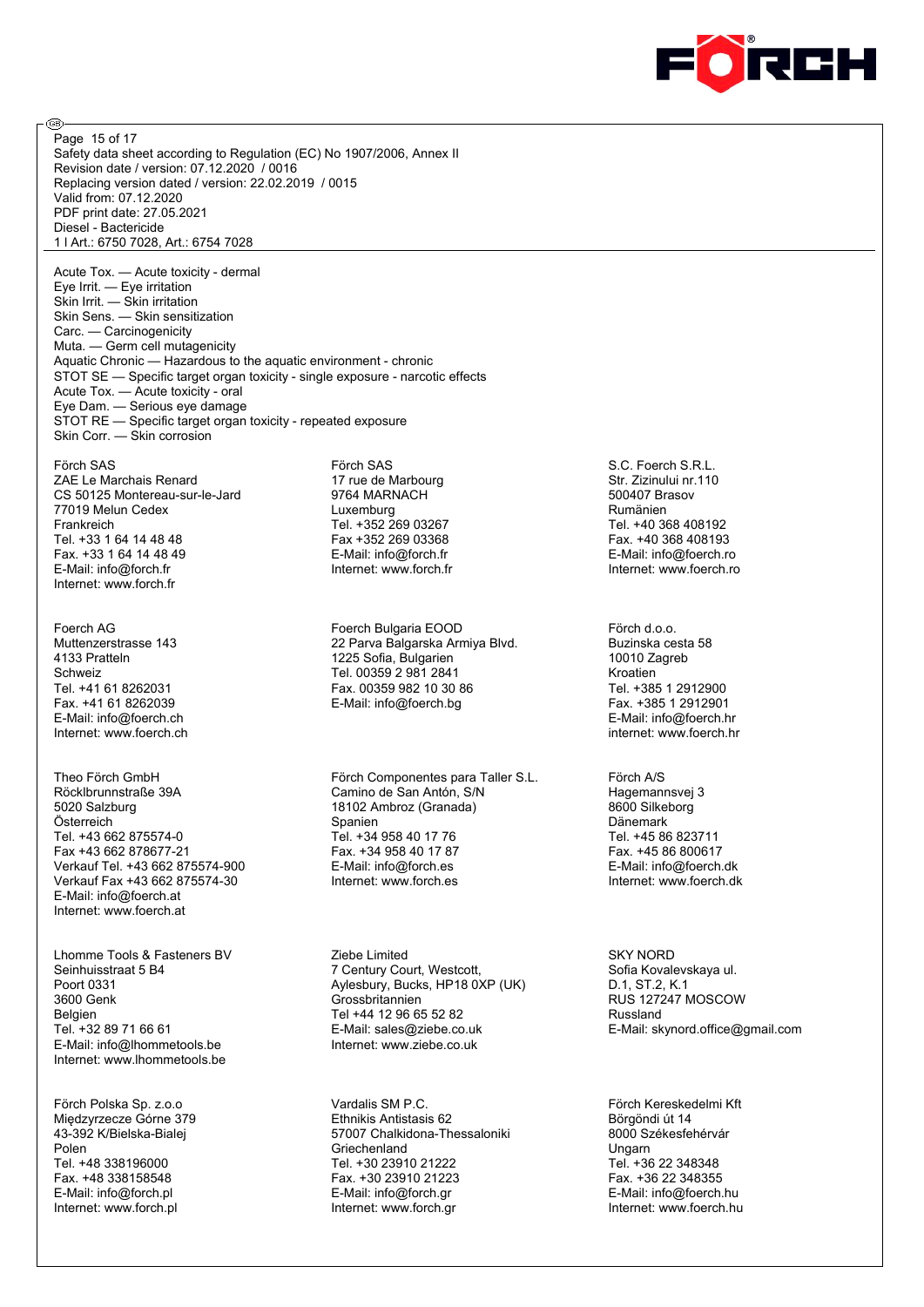

Safety data sheet according to Regulation (EC) No 1907/2006, Annex II Revision date / version: 07.12.2020 / 0016 Replacing version dated / version: 22.02.2019 / 0015 Valid from: 07.12.2020 PDF print date: 27.05.2021 Diesel - Bactericide 1 l Art.: 6750 7028, Art.: 6754 7028 Page 16 of 17

Förch S.r.l. Via Antonio Stradivari 4 39100 Bolzano (BZ) Italien Tel: +39 0471 204330 Fax: +39 0471 204290 E-Mail: info@forch.it Internet: www.forch.it

അ

Förch Slovensko s.r.o. Rosinská cesta 12 010 08 Žilina Slowakei Tel +421 41 5002454 E-Mail: info@forch.sk Internet: www.forch.sk

FORCH d.o.o. Ljubljanska cesta 51A 1236 Trzin Slowenien Tel. +386 1 2442490 Fax. +386 1 2442492 E-Mail: info@foerch.si Internet: www.foerch.si

Förch Portugal Lda Rua República da Bolivia No. 69, 1 esq 1500-544 Lisboa Portugal Tel. +351 917314442 E-Mail: info@forch.pt Internet: www.forch.pt

Total Consumables Ltd **Coolnafearagh** Monasterevin Co. Kildare W34 TX29 Irland Tel. +353871271473

Förch Nederland BV Demmersweg 18 7556 BN Hengelo Niederlande Tel. +31 85 77 32 420 E-Mail: info@foerch.nl Internet: www.foerch.nl

Förch Sverige AB Brännarevägen 1 151 55 Södertälje Schweden Tel. +46 855089264 E-mail: info@foerch.se Internet: www.foerch.se

Forch Australia 2 Forward Street Gnangara WA 6077 Tel. +61 (08) 9303 9113 Fax. +61 (08) 9303 9114 Emergency telephone: +614 13 550 330 Email : sales@forch.com.au Internet: www.forch.com.au

Trigers SIA Straupes iela 3 1073 Riga Lettland Tel. +371 6 7 90 25 15 Fax. +371 67 90 24 96 E-Mail: trigers@trigers.lv Internet: www.trigers.lv

AB varahlutir ehf Funahöfði 9 110 Reykjavík Tel. +354 567 6020 E-mail: ab@ab.is Internet: www.ab.is

Förch, s.r.o. Dopravní 1314/1 104 00 Praha 10 – Uhříněves Tschechien Tel. +420 271 001 984-9 E-Mail: info@foerch.cz Internet: www.foerch.cz

Troscoe Ltd Unit 6, 13 Highbrook Drive East Tamaki 2013, New Zealand Tel: +64 21 081 30780 / +64 21 024 05583 Email:sales@forchnz.co.nz Internet: www.forchnz.co.nz

Förch Otom.Ins.ve San.Ürün.Paz.Ltd.Sti. Haramidere Mevkii Beysan Sanayi Sitesi Birlik Caddesi No:6/3 34524 Beylikdüzü / Istanbul Türkei Tel. +90 (0)212 422 8744-45 Fax. +90 (0)212 422 8788 E-Mail: info@forch.com.tr Internet: www.forch.com.tr

#### **Any abbreviations and acronyms used in this document:**

acc., acc. to according, according to ADR Accord européen relatif au transport international des marchandises Dangereuses par Route (= European Agreement concerning the International Carriage of Dangerous Goods by Road) AOX Adsorbable organic halogen compounds approx. approximately<br>Art Art no Article number Art., Art. no. ASTM ASTM International (American Society for Testing and Materials) ATE Acute Toxicity Estimate BAM Bundesanstalt für Materialforschung und -prüfung (Federal Institute for Materials Research and Testing, Germany) BAuA Bundesanstalt für Arbeitsschutz und Arbeitsmedizin (= Federal Institute for Occupational Health and Safety, Germany) BSEF The International Bromine Council bw body weight